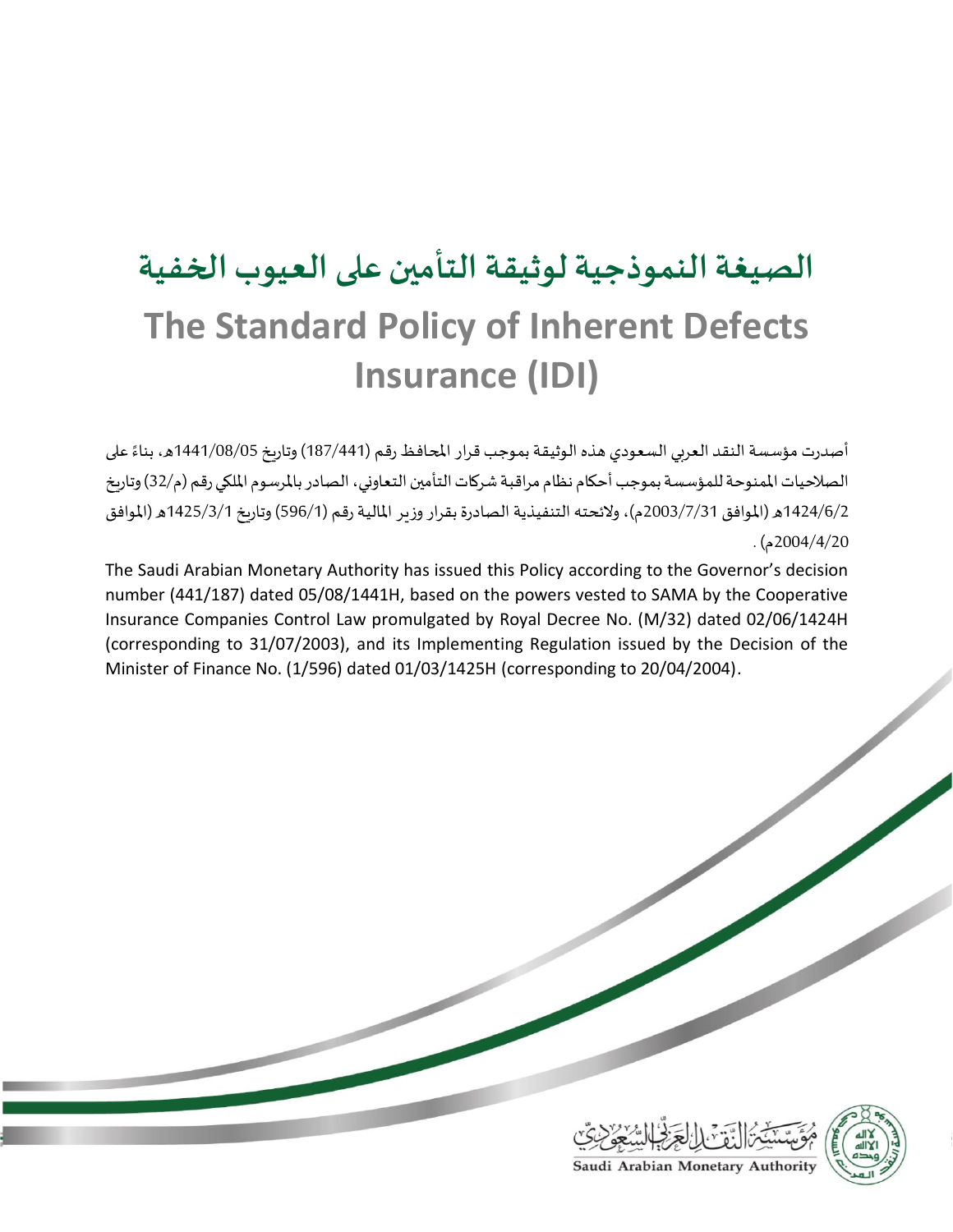| <b>Table of Contents</b>  |                        | جدول المحتوىات            |  |
|---------------------------|------------------------|---------------------------|--|
| Section                   | رقم الصفحة<br>Page No. | الجزء                     |  |
| Preamble                  | 3                      | تمهيد                     |  |
| Definitions               | 4                      | التعريفات                 |  |
| <b>Insuring Agreement</b> | 7                      | اتفاقية التغطية التأمينية |  |
| <b>Policy Exclusions</b>  | 11                     | استثناءات الوثيقة         |  |
| <b>General Conditions</b> | 15                     | الشروط العامة             |  |
| <b>Claims Conditions</b>  | 20                     | أحكام المطالبات           |  |
| Cancellation              | 22                     | الإلغاء                   |  |
| Policy Schedule           | 24                     | جدول الوثيقة              |  |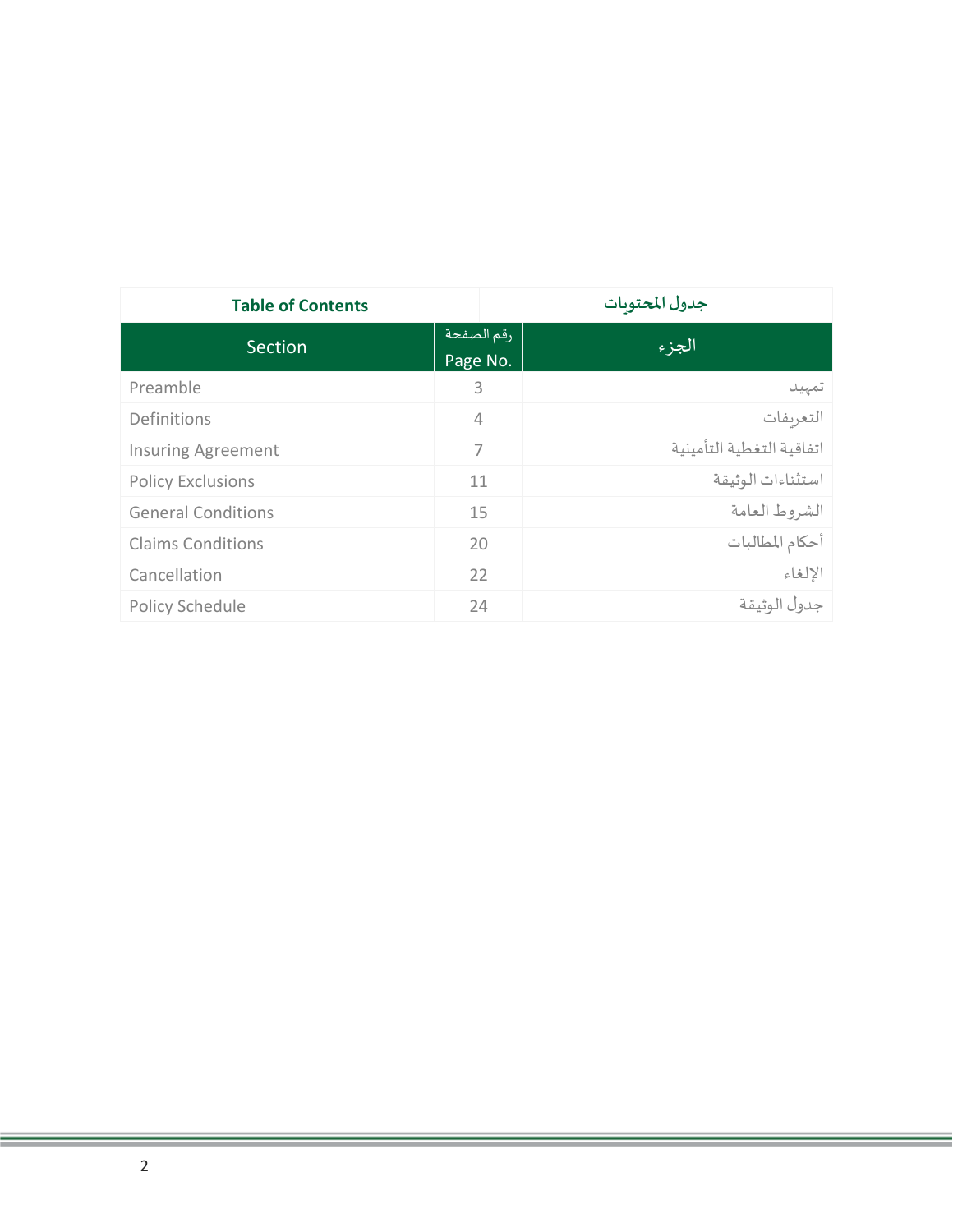**Article No.**

**Saudi Arabian Monetary Authority** The Standard Policy of Inherent Defects Insurance (IDI)

## **تمهيد Preamble**

**1** 1. This Policy shall specify the minimum coverage of compulsory Insurance on Inherent Defects that may discovered on Premises and constructions after occupation in nongovernmental construction projects, in accordance with the terms, conditions and exceptions provided herein or attached hereto. In consideration of the Insured having paid the premium to the Insurer, the Insurer agrees to provide insurance subject to the terms, conditions and exclusions of this Policy, and shall provide coverage up to the amounts and limits detailed in the Schedule, or as amended by Endorsement, as Limits of Indemnity during the Period of Insurance. The Insurer and the Insured may not agree on amending the insurance coverage or terms and conditions than what is set herein unless prior written approval is obtained from SAMA

2. This Policy and its Schedule, the Proposal Form, Endorsements and the Certificate of Approval shall be read as one document and any word or expression to which a specific meaning or definition has been given shall have such specific meaning wherever it may appear, unless specifically restated purely for the purposes of individual endorsements.

## **مؤسسة النقد العربي السعودي** الصيغة النموذجية لوثيقة التأمين على العيوب الخفية

**رقم املادة**

.1 تحدد هذه الوثيقة الحد األدنى للتأمين اإللزامي على العيوب الخفية التي تُكتشف في المباني والإنشاءات بعد ُ ًاستخدامها في مشروعات القطاع غير الحكومي، طبقًا للأحكام والشروط والاستثناءات الواردة فيها أو الملحقة بها، وتوافق شركة التأمين على تقديم التغطية التأمينية بمبالغ **.** وحدود التغطيات المبينة في جدول الوثيقة أو المعدّلة في ملحق؛ باعتبارها حدود التعويض املعتمدة خالل فترة التغطية التأمينية مقابل ما يدفعه املؤمن له من أقساط. ويُحظر الاتفاق على تعديل حدود التغطية التأمينية و<br>ڊ واحكامها عما جاء في هذه الوثيقة اال بموافقة املؤسسة الكتابية املسبقة. **1**

.2 يجب قراءة وثيقة التأمين وجدول الوثيقة ونموذج طلب التأمين وشهادة تأكيد السالمة واملالحق كوثيقة واحدة، وفي حال ربط أي كلمة أو مصطلح بمعنى أو تعريف محدد، فيجب أن تحمل هذه الكلمة أو املصطلح املعنى املحدد له ا أينما ورد، ما لم تتم إعادة صياغته بالتحديد تحقيق ֧<u>֓</u> لأغراض الملاحق الفردية.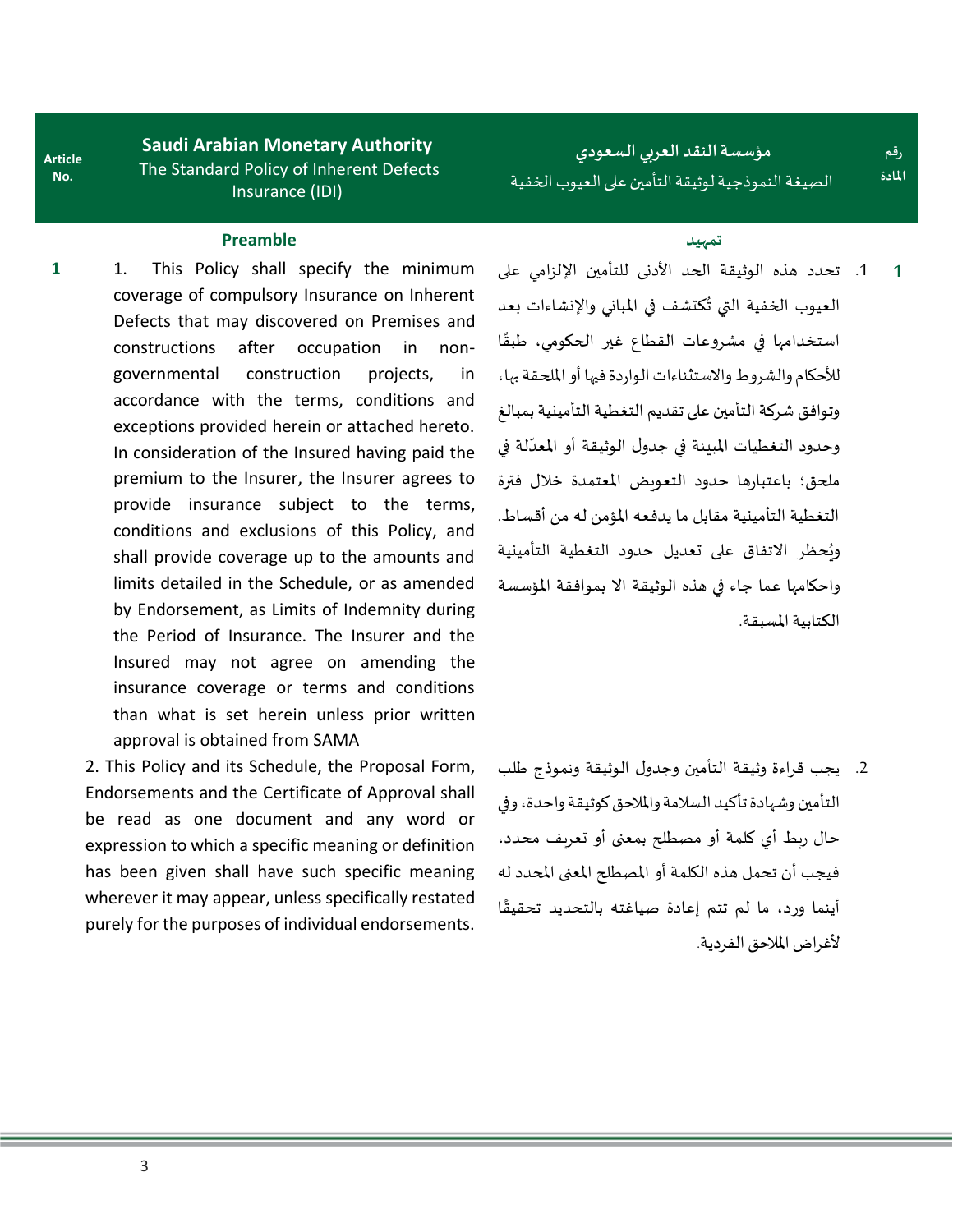## 4

## **التعريفات Definitions**

2 تحقيقًا لأغراض *هذه ا*لوثيقة، يقصد بالمصطلحات التالية المعاني For the purposes of this Policy, the following definitions shall apply:

## **1. Policy**

The Policy of Inherent Defects Insurance.

#### **2. Building Contract**

The contract or contracts for the design and construction of the Premises and the contract's documents.

## **3. Certificate of Approval**

The Certificate(s) issued by the Technical Inspection Service to the Insurer at the same time as or following practical completion under the Building Contract, and any supplementary certificate issued by the Technical Inspection Service to the Insurer to certify continuing integrity of the Premises in respect of any re-examination in accordance with the Operative Clause.

### **4. Occupancy Certificate**

A permission to occupy the building to be issued by the concerned authority confirming substantial completion of the Premises.

## **5. Date of Inception**

The Date of Inception will be the date shown on the policy schedule.

### **6. Total Sum Insured**

full rebuilding costs of the Premises at the Date of Inception and/or adjusted in accordance with Clauses (7) and/or (11) of General Conditions.

## **7. Deductible**

Schedule, which remains at the Insured's own risk and is not payable by the Insurer.

- ً المبينة أمام ك*لٍ* منها:
	- **.1 الوثيقة**

وثيقة التأمين على العيوب الخفية.

**.2 عقد البناء**

عقد أو عقود تصميم المباني وتشييدها ووثائق العقد الأساسية.

**.3 شهادة تأكيد السالمة** الشهادة أو الشهادات التي يقدمها الفاحص الفني إلى شركة التأمين عند االنتهاء الفعلي من تنفيذ أعمال املشروع بموجب عقد البناء أو بعد ذلك، وأي شهادة إضافية يقدمها الفاحص الفني إلى شركة التأمين لتأكيد استمرارية سالمة املباني في حال إعادة الفحص في أي وقت حسب البند التنفيذي.

**.4 شهادة اإلشغال**  شهادة أو شهادات بإذن إشغال املبنى تؤكد اإلنجاز الفعلي للمباني صادرة من الجهة المختصة.

> **.5 تاريخسريان الوثيقة** التاريخ املبين في جدول الوثيقة.

## **.6 القيمة التأمينية**

المبلغ الموضح في جدول الوثيقة الذي يُمثل كامل تكاليف إعادة The sum shown in the Schedule representing the ٍ<br>پ البناء للمباني في تاريخ سريان الوثيقة أو المعدل وفقًا للفقرة (7) ً و/أو الفقرة (11) من الشروط العامة.

المبلغ الذي يتحمله المؤمن له من أي مطالبة حسب المنصوص The first amount of any claim, as stated in the Policy **.7 مبلغ التحمل** عليه في جدول الوثيقة.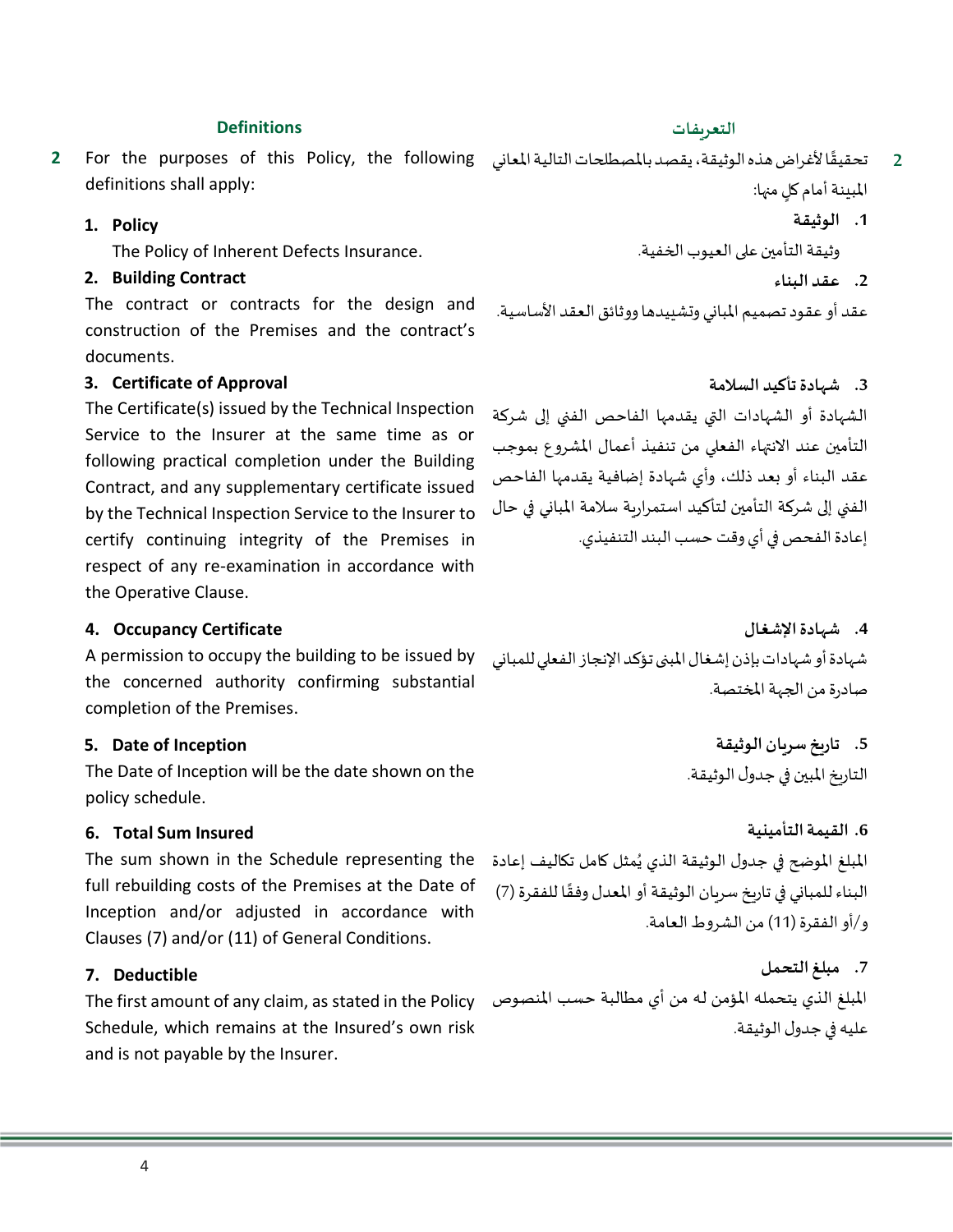5

#### **8. Inherent Defect**

Any defect in the Structural Works or the Envelope weakening the strength and steadiness or stability of the Premises and attributable to a fault, error or omission in design, materials, geological investigation or construction which was undiscovered at the date of issue of the Occupancy Certificate .

#### **9. Insurer**

services as per this Policy.

### **10. Insured**

The party or parties named in the Schedule, their successors in title and their assignees (subject to Insurer's agreement in writing) to the extent of their respective rights and interests in the Premises. For the purpose of this Policy, the Contractor shall be the Insured before the start of the Period of Insurance, and the owner of the Premises shall be the Insured during the Period of Insurance as stated in clause (3) of Article (3) of this Policy.

#### **11. Contractor**

Natural or juristic person licensed to undertake construction works, engaged pursuant to Building Contract, and mandated by the concerned authority to obtain Inherent Defect Insurance.

### **12. Damage /Loss**

damage of total or partial collapse, or destruction of Insured Premises caused by an Inherent Defect.

### **13. Premises**

address stated in the Schedule and which is the subject of:

• The Occupancy Certificate.

**.8 العيوب الخفية** أي عيب في الأعمال الإنشائية أو عناصرها الواقية والتي تضعف من قوة وثبات أو استقرار املبنى يرجع إلى أخطاء أو أعطال أو قصور في التصميم أو املواد أوفحص التربةأو اإلنشاء، على أن يكون هذا العيب لم يُكتشف في تاريخ إصدار شهادة الإشغال. و<br>ڊ

The Insurance Company that provides insurance قدم خدمات التأمين املنصوص عليها في هذه الشركة التي ت **.9 شركة التأمين** ُ الوثيقة. **َّ .10 ن له املؤم** الطرف أو األطراف املذكورة أسمائهم في جدول الوثيقة وخلفاؤهم والمتنازل لهم (بشرط موافقة شركة التأمين الكتابية) في حدود حقوقهم ومصالحهم في املباني، ولغرض احكام هذه

الوثيقة يكون املقاول هو املؤمن له قبل بداية فترة التغطية التأمينية، ويكون مالك املباني هو املؤمن له خالل فترة التغطية التأمينية المبينة في البند (3) من المادة (3) من هذه الوثيقة.

**.11 املنفذ )املقاول(** الشخص الطبيعي أو االعتباري املرخص له بممارسة أنشطة أعمال البناء، وامللزم من قبل الجهة املختصة بالتأمين على العيوب الخفية.

تكلفة إصلاح الخسائر المادية للمباني المؤمن عليها أو تضررها أو The cost of reinstatement of physical loss or **.12 الضرر/الخسارة** انهيارها الكلي أوالجزئي أوتحطمها الناتج من عيبخفي.

جميع وأي جزء من الأعمال الموجودة في العنوان المحدد في جدول The whole and each part of the Works at the **.13 املباني**  الوثيقة ومحل الشهادات التالية:

• شهادة الإشغال.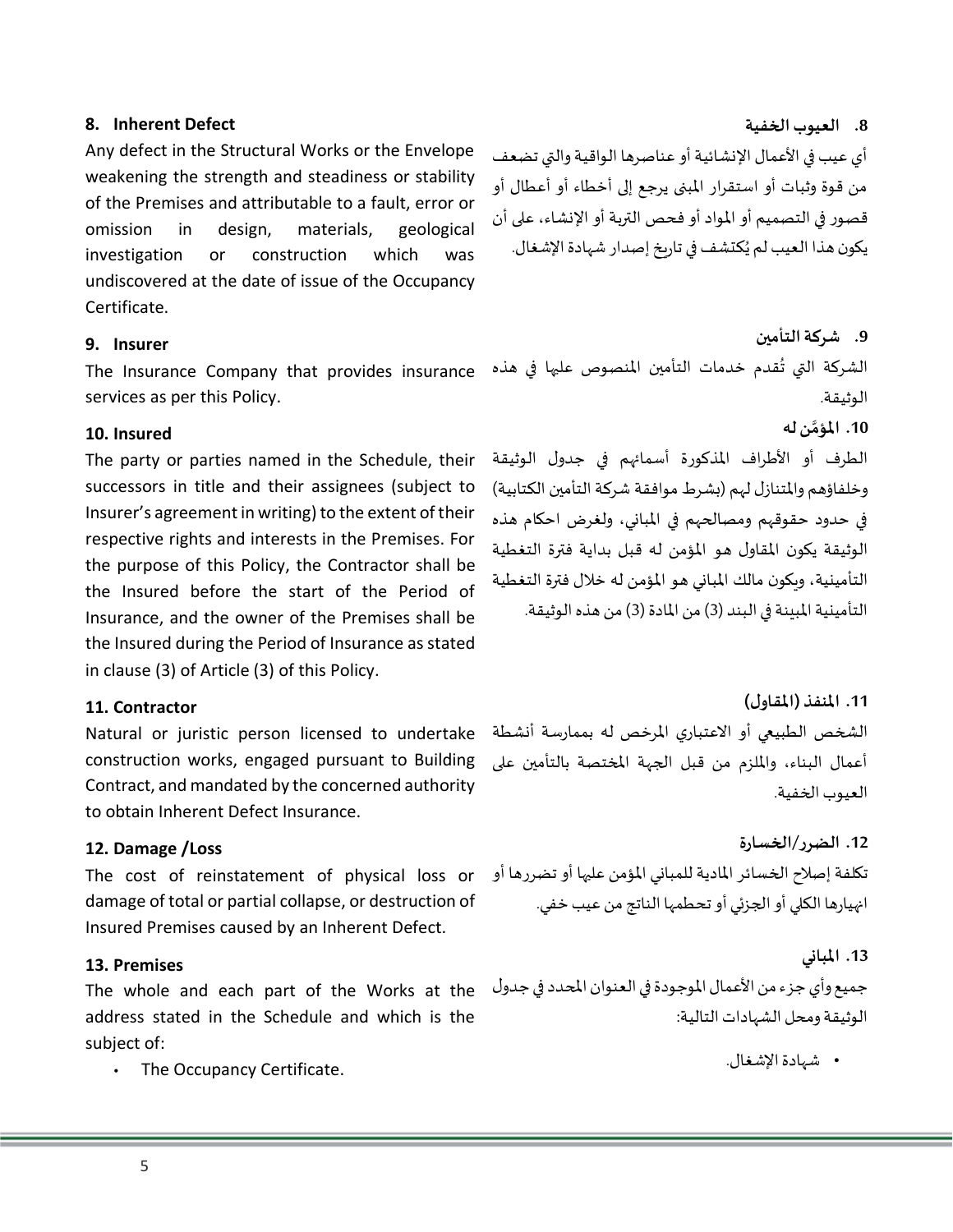The Certificate of Approval issued by the Technical Inspection Service attached to and forming an integral part of this Policy.

Comprising:

## **a. Structural Works**

All internal and external load-bearing structures essential to the stability or strength of the Premises including but not limited to foundations, columns, walls, floors, beams.

## **b. Envelope**

All works forming part of external walls and roofing of the Premises but excluding:

- 1. Moveable elements of external windows, doors, skylights.
- 2. External cladding unless it is essential for the stability of the building.
- 3. Equipment, Fixtures and Fittings.

## **c. Non Structural Works**

All non-load bearing parts of the Premises other than those works described in Definition No 13 (b) and 13 (d) including but not limited to floor coverings, ceilings, partitions, internal windows and doors,

## **d. Equipment, Fixtures and Fittings**

All non-loading bearing parts of the Premises other than those works described in Definition No. 13 (c) above as Non Structural Works including but not limited to:

Electrical wiring and connections, all fixtures and fittings, all equipment and fixtures for the collection and distribution of gas, water, heating and ventilation. All permanent mechanical and electrical apparatus including boilers and similar plant included in the Building Contract irrespective of whether such equipment, fixtures and fittings are

• شهادة تأكيد السالمة الصادرة من الفاحص الفني التي تشكّل جزءًا لا يتجزأ من هذه الوثيقة والمرفقة بها. ً<br>غ ŕ

وتشمل املباني ما يلي:

- **أ. األعمال اإلنشائية** جميع الهياكل اإلنشائية الداخلية والخارجية الحاملة والضرورية لاستقرار المباني أو تعزيز قوتها، على سبيل المثال لا الحصر : الأسس والأعمدة والجدران والأرضيات والدعامات.
	- **ب. العناصر الو اقية**

غلاف المباني الذي يحتوي على جميع الأعمال والتي تشكّل جزءً ً<br>غ <u>،</u> من الجدران الخارجية والأسطح، باستثناء ما يلي:

- 1. العناصر المتحركة للنوافذ الخارجية والأبواب ونوافذ السقف.
	- 2. التكسية الخارجية مالم تكن أساسية لاستقرار المدن.
		- .3 املعدات والتركيبات والتجهيزات.

**ج. األعمال غير اإلنشائية**

جميع الأجزاء غير الحاملة للمبنى بخلاف الأعمال المبينة في التعريف (13-ب) و(13-د)، على سبيل المثال لا الحصر: أغطية الأرضيات، والأسقف، والجدران الداخلية، والنوافذ والأبواب الداخلية.

**د. املعدات والتركيبات والتجهيزات** جميع الأجزاء غير الحاملة للمبنى بخلاف الأعمال المبننة في التعريف (13-ج) كأعمال غير إنشائية، على سبيل المثال لا الحصر:

األسالك والوصالت الكهربائية، وجميع التركيبات والتجهيزات، واملعدات والتركيبات املستخدمة لجمع أو احتواء الغاز واملاء والتدفئة والتهوية وتوزيعهم، وجميع األجهزة امليكانيكية والكهربائية الدائمة، ومنها الغلايات والتجهيزات الآلية المحددة في عقد البناء سواء كانت هذه املعدات والتركيبات والتجهيزات مثبتة في أي جزء من األعمال اإلنشائية أو مدمجة داخلها.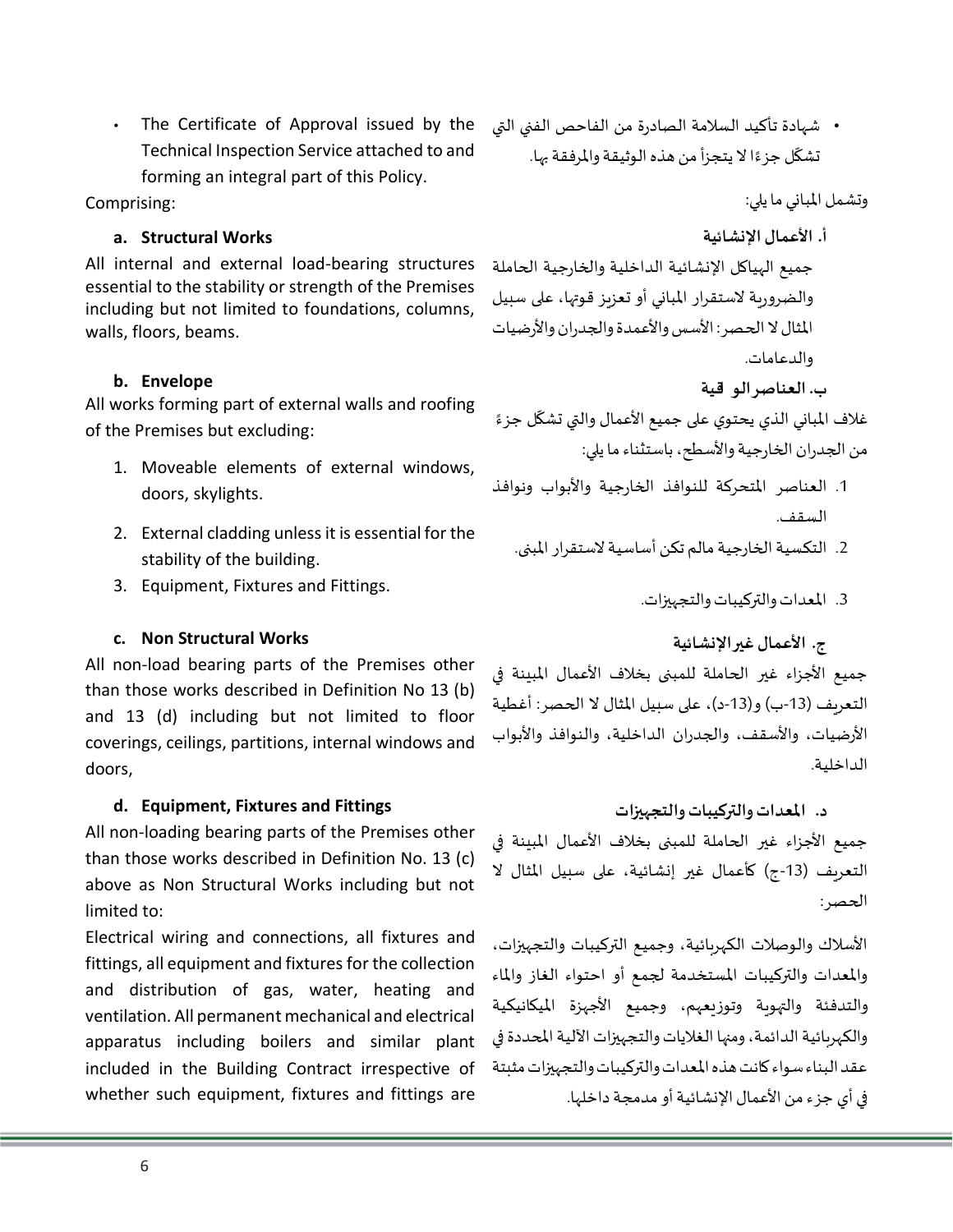fixed to or incorporated in any part of the Structural Works.

## **e. External Works**

All external non-structural works owned by the Insured and the subject to the Building Contract, including but not limited to pavement, cross-over, paved areas, pedestrian and vehicular landscaping and all external drains, sewers, pipes, cables, wires and other service media.

## **14. Technical Inspection Service**

The party or parties appointed by the Insurer at the expense of the Insured, to provide such examination of plans, specifications, bills of quantities and other documentation in relation to the Works and such inspections as the Technical Inspection Service and Insurer shall require.

### **15. Works**

The works completed under the Building Contract.

## **16. Waterproofing**

Part of the Works serving to protect the Premises from the ingress of water of any kind originating externally to the Premises. For the avoidance of doubt, this definition does not extend to any part of the Works serving to protect the Premises against the effects of humidity or condensation.

### **17. Policy Schedule**

The Schedule annexed to the Policy containing information required to be imbedded in the Schedule.

**هـ. األعمال الخارجية**

جميع الأعمال الخارجية غير الإنشائية التي يملكها المؤمن له وموضوع عقد البناء، على سبيل المثال لا الحصر: الأرصفة وممرات السيارات والمناطق المعبّدة وطرق المشاة والسيارات، ֦֧֦֧֦֧<br>֧֦֧֝֝֝ باإلضافة إلى جميع املصارف الخارجية والبالوعات واألنابيب والكابلات والأسلاك وغيرها من الخدمات الأخرى.

**.14 الفاحص الفني** الطرف أو الأطراف المعينين من شركة التأمين على نفقة المؤمن له لفحص ومراجعة الخطط واملواصفات وقوائم الكميات والوثائق الأخرى المتعلقة بالأعمال والفحوصات التي يطلبها الفاحص الفني وشركة التأمين.

> **.15 األعمال**  األعمال املنجزة بموجب عقد البناء.

**.16 العزل املائي** جزء من الأعمال التي تعمل على حماية المباني من دخول أي نوع من المياه إلى المباني من مصدر خارجي. ولا يمتد هذا التعريف إلى أي جزء من الأعمال التي تعمل على حماية المباني من آثار الرطوبة أو التكثيف.

**.17 جدول الوثيقة** الجدول المرفق بالوثيقة والمتضمن للبيانات التي اشارت الوثيقة الى تحديدها بجدول الوثيقة.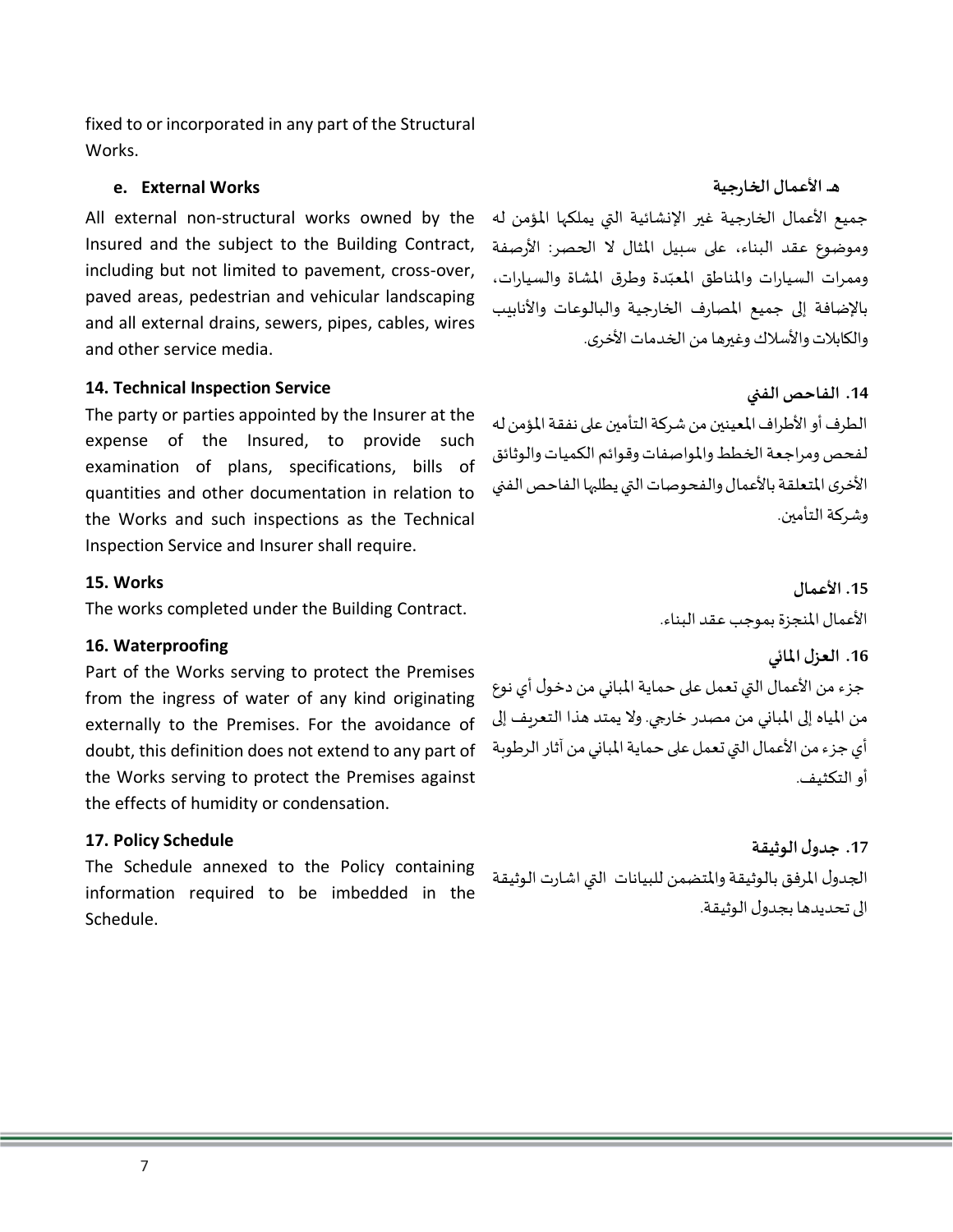## **اتفاقية التغطية التأمينية Agreement Insuring**

## **3 1. Operative Clause**

The Insurer shall indemnify the Insured against the cost of repairing, replacing and/or strengthening the Premises following and consequent upon an Inherent Defect which is discovered and is notified to the Insurer during the Period of Insurance and not excluded herein causing any of the following events:

- a. Physical damage to the Premises; or
- b. The threat of imminent collapse to the Premises, which requires immediate remedial measures for the prevention of an actual collapse within the Period of Insurance.

## **2. Additional Benefits**

In addition to and consequent upon the above indemnity, and in connection with events (a) or (b) described above in (1) of this Article, the Insurer will indemnify:

- a. The cost of demolishing the Premises and/or the removal of debris from the Premises incurred by the Insured up to the Limit of Indemnity prescribed in the Schedule.
- b. The legal, professional or consultants' fees incurred by the Insured up to the Limit of Indemnity prescribed in the Schedule. The Insurer will not be liable to the Insured for fees incurred for the purpose of preparing a claim under this Policy.
- c. The additional costs of repair or replacing and/or strengthening which arise out of alterations in design, use or application of improved materials, improved or altered methods of working or construction incurred solely in compliance with or consequent upon any building or other

**.1 البند التنفيذي 3**

على شركة التأمين تعويض املؤمن له عن تكاليف اإلصالح واالستبدال وتعزيز املباني الناتجة من العيوب الخفية التي تكتشف والتي تُبلغ الشركة عنها- وذلك خلال فترة التغطية <u>بر</u> التأمينية إال ما استثني في هذه الوثيقة- ملا قد يسبب أي من األحداث التالية:

أ. األضرار املادية للمباني. ب. التهديد بوقوع انهيار وشيك للمباني يتطلب اتخاذ تدابير عالجية فورية ملنع االنهيار الفعلي وذلك خالل فترة التغطية التأمينية.

#### **.2 املنافع اإلضافية**

بالإضافة إلى التعويض المذكور أعلاه وفيما يتعلق بالأحداث (أ) أو (ب) المذكورة في الفقرة (1) من هذه المادة، فإنه يترتب على شركة التأمين أيضًا أن تعوِّض عن: ֦֧֦֦֦֝ ً

- أ. تكلفة هدم املبنى و/أو إزالة املخلفات منه التي تكبدها المؤمَّن له حتى الحد الأقصى للتعويض الموضح في ر<br>آ جدول الوثيقة.
- ب. الرسوم القانونية أو المهنية أو رسوم الاستشاريين التي تكبدها المؤمَّن له حتى الحد الأقصى للتعويض الموضح َّ في جدول الوثيقة. ولن تكون شركة التأمين مسؤولة تجاه المؤمَّن له عن الرسوم التي تكبدها لغرض إعداد ً<br>ة مطالبة بموجب هذه الوثيقة.
- ج. التكاليف اإلضافية إلصالح ما تضرر أو استبدالهو/أو تدعيمه، نتيجة تعديالت في التصميم أو استخدام أو .<br>تنفيذ أي مواد مُحسّنة، أو أساليب عمل أو بناء مُحسّنة ر<br>م ؚ<br>؞ أو مُعدّلة، والتي تُكبدت للالتزام بلوائح بناء أو لوائح ُ ر<br>ا ر<br>م أخرى بموجب أي نظام ولوائح ذات صلة أو جاءت نتيجة لها. وال يشمل ذلك تكاليف االلتزام بهذه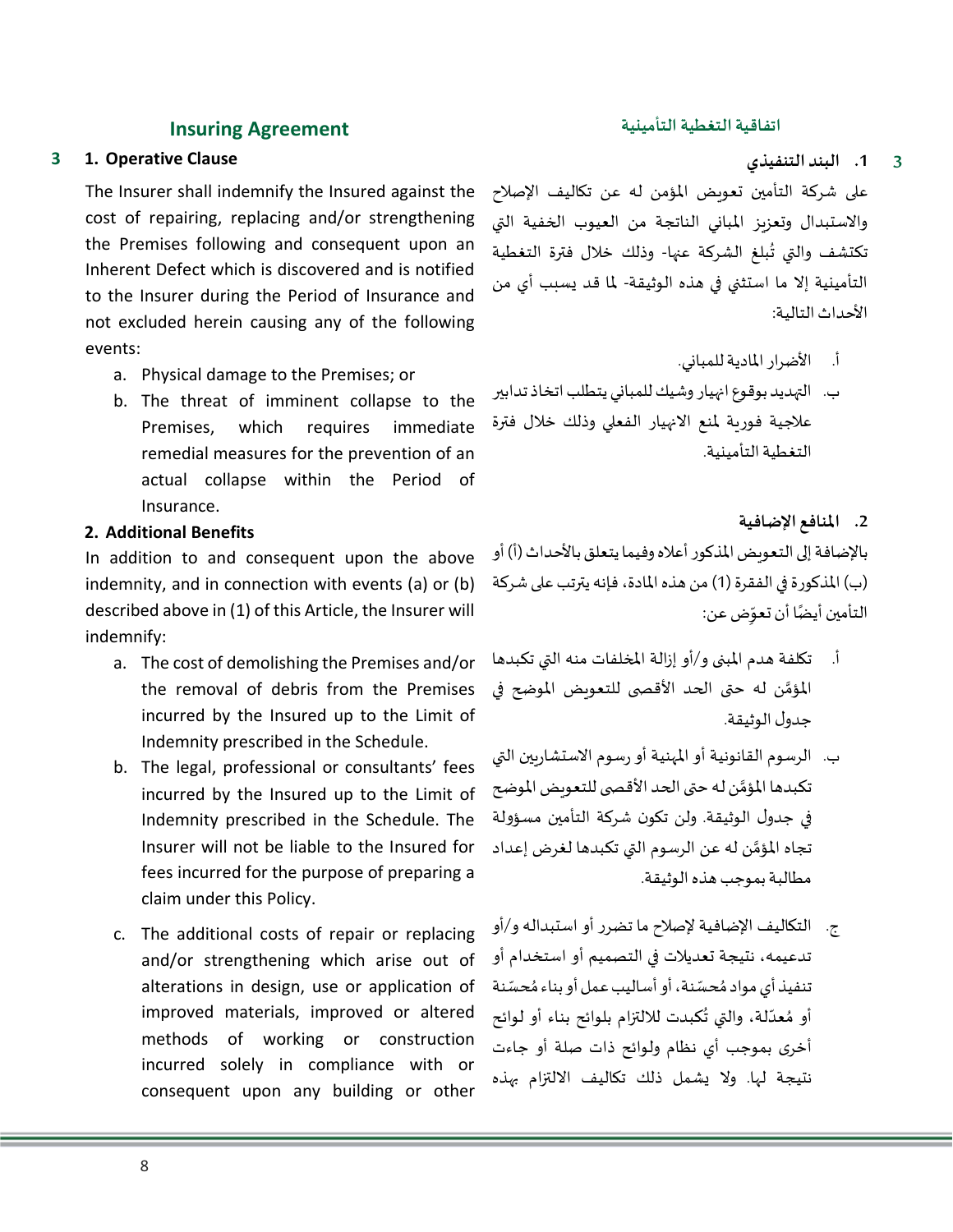regulations under or in pursuance of any related law and regulations. This does not include the costs of complying with such requirements where such requirements have come to the attention of the Insured before the events (a) or (b) described in clause (1) of this Article become manifest, or such costs which relate to undamaged or unaffected parts of the Premises.

**3. Period of Insurance**

- a. The period of Ten years (calculated using the Gregorian Calendar) commencing on the Date of Inception and expiring at midnight on the Date of Expiry as shown in the Schedule, provided that:
	- 1. The Occupancy Certificate has been issued.
	- 2. The premiums due have been paid to Insurer in accordance with Premium Payments clause provided in Article (5).
	- 3. Insurer has received the Certificate of Approval.
	- 4. Insurer has issued an endorsement indicating that the Policy is in force.

period commencing 12 months after the Date of Inception and expiring at midnight on the Date of Expiry as shown in the Schedule, provided that:

- 1. The Insurer has received a supplementary Certificate of Approval from the Technical Inspection Service for the Waterproofing works.
- 2. The additional premiums have been paid to the Insurer if the supplementary Certificate of Approval is not unqualified.

المتطلبات حين يكون المؤمَّن له على علم بها قبل وقوع ً<br>ة الأحداث (أ) أو (ب) من البند (1) من هذه المادة أو التكاليف التي تتعلق باألجزاء غير املتضررة أو غير املتأثرة من املباني.

**.3 فترة التغطية التأمينية**

- **أ.** فترة العشر سنوات )تحسب بالتقويم امليالدي( التي تبدأ من تاريخ سريان الوثيقة وتنتهي في منتصف الليل في تاريخ انتهاء الوثيقة كما هو موضح في جدول الوثيقة، شريطة الآتي: 1. إصدار شهادة الإشغال.
- 2. دفع أقساط التأمين المستحقة لشركة التأمين حسب بند سداد الأقساط المبين في المادة (5).
	- .3 حصول شركة التأمين على شهادة تأكيد السالمة.
- 4. اصدار شركة التأمين ملحقًا يدل على سربان الوثيقة. ً
- b. The Period of Waterproofing coverage is the الوثيقة وتنتهي في منتصف الليل في تاريخ انتهاء الوثيقة ب. فترة تغطية العزل المائي تبدأ بعد (12) شهر من تاريخ سريان املوضحين في جدول الوثيقة،شريطةاآلتي:
	- .1 حصول شركة التأمين على شهادة تأكيد السالمة من الفاحص الفني لأعمال العزل المائي.
	- .2 دفع أقساط التأمين اإلضافية لشركة التأمين في حال كانت شهادة تأكيد السالمة غير خالية من التحفظات.
	- .3 إصدار شركة التأمين ملحق للوثيقة يوضح أن تغطية العزل المائي سارية.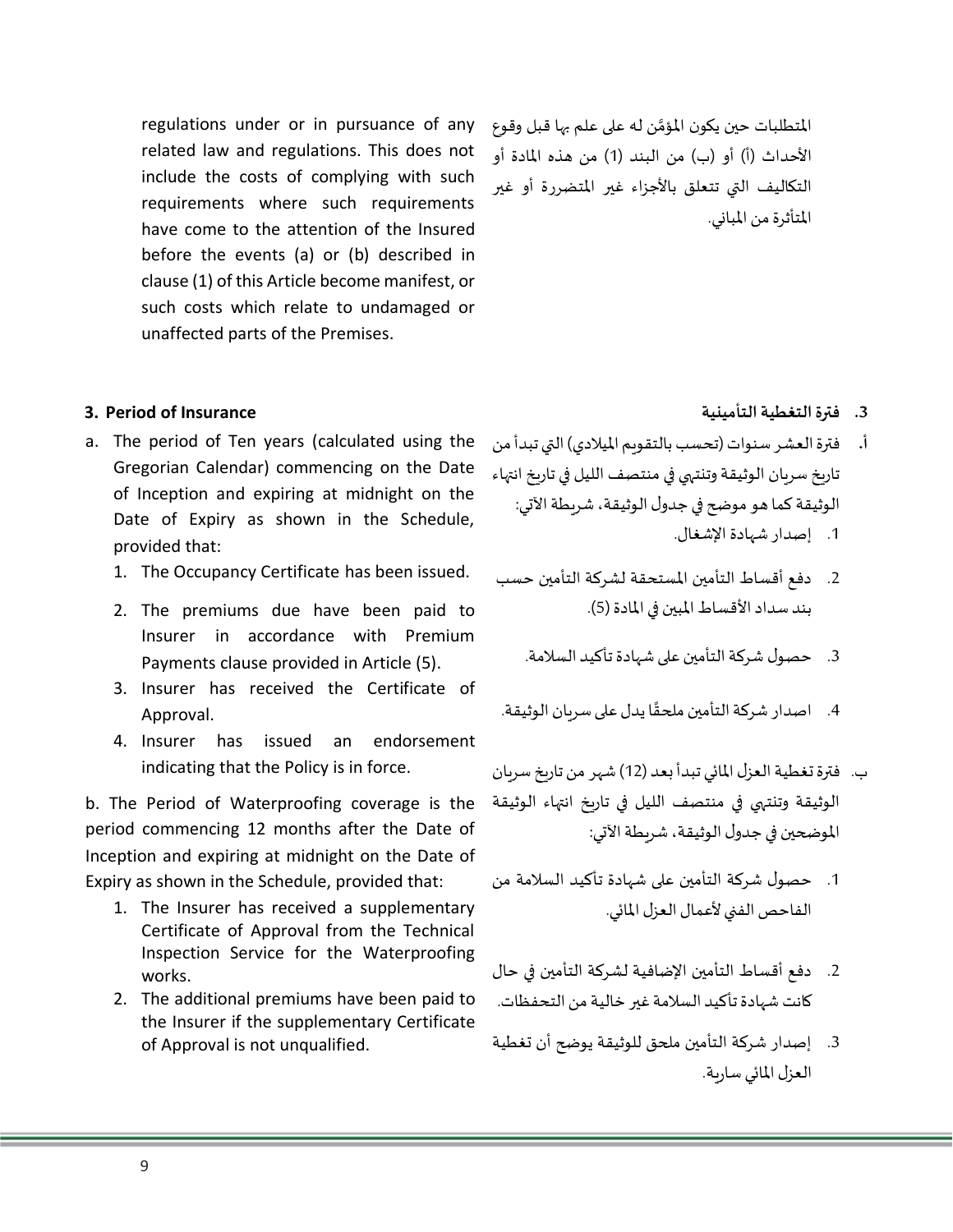- 3. Insurer has issued an endorsement indicating that the Waterproofing coverage is in force.
- c. In those cases where the Building Contract provides for more than one Occupancy Certificate:
	- 1. Inception shall take place in respect of Premises which consist of a single building following issuance of the Occupancy Certificate for the Premises as a whole unless otherwise agreed in writing by the Insurer.
	- 2. Inception shall take place in respect of Premises which consist of more than one building following the issuance of the Occupancy Certificate for each building unless otherwise agreed in writing by the عند اكتشاف عيب خفي وكان كامل تكلفة إعادة البناء Insurer.

## **4. Under Insurance**

If an Inherent Defect has been discovered, and the full rebuilding costs of the Premises is greater than the Total Sum Insured or adjusted in accordance with Clauses (7) and/or (11) of General Conditions, the insured will be entitled to compensation according to the Total Sum Insured specified in the Policy Schedule to the full rebuilding costs.

## **5. Limits of Indemnity**

The liability of the Insurer shall not exceed the Limit of Indemnity shown in the Schedule for the Period of Insurance unless cover has been increased by endorsement and the appropriate additional premium paid to the Insurer but excluding in respect of each and every claim the amount specified in the Schedule as the Deductible. If the Insured comprises more than one party, the total liability of the Insurer shall not exceed the amount for which the Insurer would have been liable as if there had been a claim by only one Insured.

- ج. مع وجوب مراعاة الحاالت التالية إذا كان عقد البناء ينص على تقديم أكثر من شهادة إشغال لتنفيذ أعمال المشروع:
- .1 في حال العمل على مبنى واحٍد فقط، يبدأ سريان الوثيقة عند إصدار شهادة اإلشغال من تنفيذ أعمال مشروع المبنى ككل ما لم توافق شركة التأمين على غير ذلك كتابيًا. ٍ<br>أ
- .2 في حال العمل على أكثر من مبنى، يبدأ سريان الوثيقة عند إصدار شهادة اإلشغال لكل مبنى ما لم توافق شركة التأمين على غير ذلك كتابيًا. ٍ<br>أ
	- **.4 التأمين بأقل من قيمة الش يء املؤمن عليه**

ّللمباني أكبر من القيمة التأمينية —أو المعدّلة حسب الفقرة (7) و/ أو الفقرة (11) من الشروط العامة أدناه-، فتكون احقية املؤمن له بالتعويض حسب القيمة التأمينية املحددة في جدول الوثيقة لتحمل تكاليف إعادة البناء بالكامل.

**.5 حدود التعويض**

لا تتجاوز مسؤولية شركة التأمين حد التعويض الموضح في جدول الوثيقة لفترة التغطية التأمينية ما لم تتم زيادة التغطية في ملحق الوثيقة ودفع مبلغ القسط الإضافي المناسب لشركة التأمين ولكن ستثنى مبلغ التحمل املحدد في جدول الوثيقة فيما يتعلق بكل ي و<br>ڊ مطالبة. وإذا كان املؤمن له أكثر من طرف، فينبغي أال تتجاوز املسؤولية الكلية لشركة التأمين املبلغ الذي كانت ستتحمل مسؤوليته لو كانت هناك مطالبة من مؤمّن له واحد فقط. ّ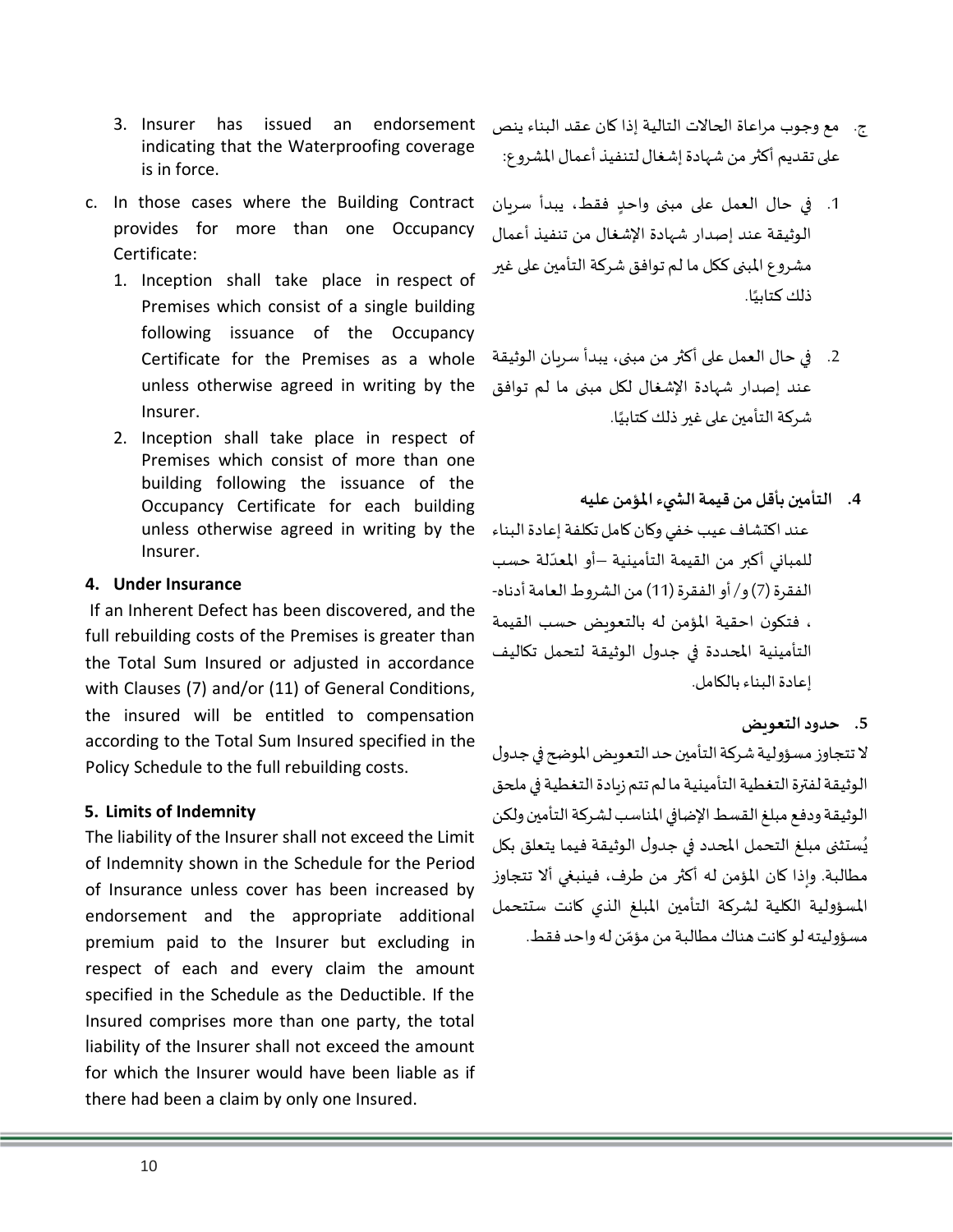## **6. Application of Deductible**

The amount of the Deductible specified in the Schedule shall apply to each Inherent Defect, after the application of all other Terms and Conditions of the Policy, and not to the aggregate of claims arising during the Period of Insurance. Multiple claims arising from the same Inherent Defect shall be treated as one claim for purposes of application of the Deductible.

**.6 تطبيق مبلغ التحمل** يُطبق مبلغ التحمل المحدد في جدول الوثيقة على كل عيب خفي، ٍ<br>د بعد تطبيق جميع الشروط والأحكام الأخرى للوثيقة، وليس على ُمجموع المطالبات الناشئة خلال فترة التغطية التأمينية. وتُعامل املطالبات املتعددة الناشئة عن نفس العيب الخفي على أنها مطالبة واحدة ألغراض تطبيق مبلغ التحمل.

**4** This Policy does not cover the cost of repairing, replacing and/or strengthening the Premises following any physical damage or threat of imminent collapse caused by, arising from or consequent upon:

**1. Alterations of Geological Conditions**

Including but not limited to changes of the groundwater level or flow, whether due to a natural event or man-made, suffered after the date of issue of the Occupancy Certificate.

## **2. Capital Appreciation Taxes and Similar Charges**

The amount of any tax, duty, charge, rate or levy arising out of capital appreciation;

## **3. Certificate of Approval Reservation**

Any matter notified to the Insurer by the Technical Inspection Service and referred to as a reservation in the Certificate of Approval or recorded in the Occupancy Certificate unless subsequently rectified and approved in writing by the Insurer;

### **4. Deductible**

### **استثناءات الوثيقة Exclusions Policy**

لا تغطي هذه الوثيقة تكلفة إصلاح المباني أو استبدالها أو تدعيمها أو جميع ذلك بعد أي ضرر مادي أو تهديد بوقوع انهيار وشيك ناشئ عن أو مترتب على ما يلي:

**.1 تغيرالظروف الجيولوجية** التي تحصل بعد تاريخ إصدار شهادة الإشغال، وتشمل على سبيل املثال ال الحصر التغيرات في مستوى املياه الجوفية أو تدفقها، سواء بسبب حادث طبيعي أو تدخل بشري.

**.2 الضر ائبعلىارتفاع قيمةالعقاروالرسوم املماثلة**

- ً مقدار أية ضرائب أورسوم أو نسب مفروضة نتيجةً لارتفاع قيمة العقار.
- **.3 التحفظاتالواردةفيشهادة تأكيد السالمة** أي مسألة يُخطِر الفاحص الفني شركةَ التأمين بها ويشار إليها َ و<br>ڊ ُ ً

باعتبارها تحفظًا في شهادة تأكيد السلامة أو تُسجل في شهادة الإشغال من تنفيذ أعمال المشروع، مالم يتم معالجتها واعتمادها كتابياً من شركة التأمين لاحقًا. ا<br>آ ً

**.4 مبلغ التحمل**

**4**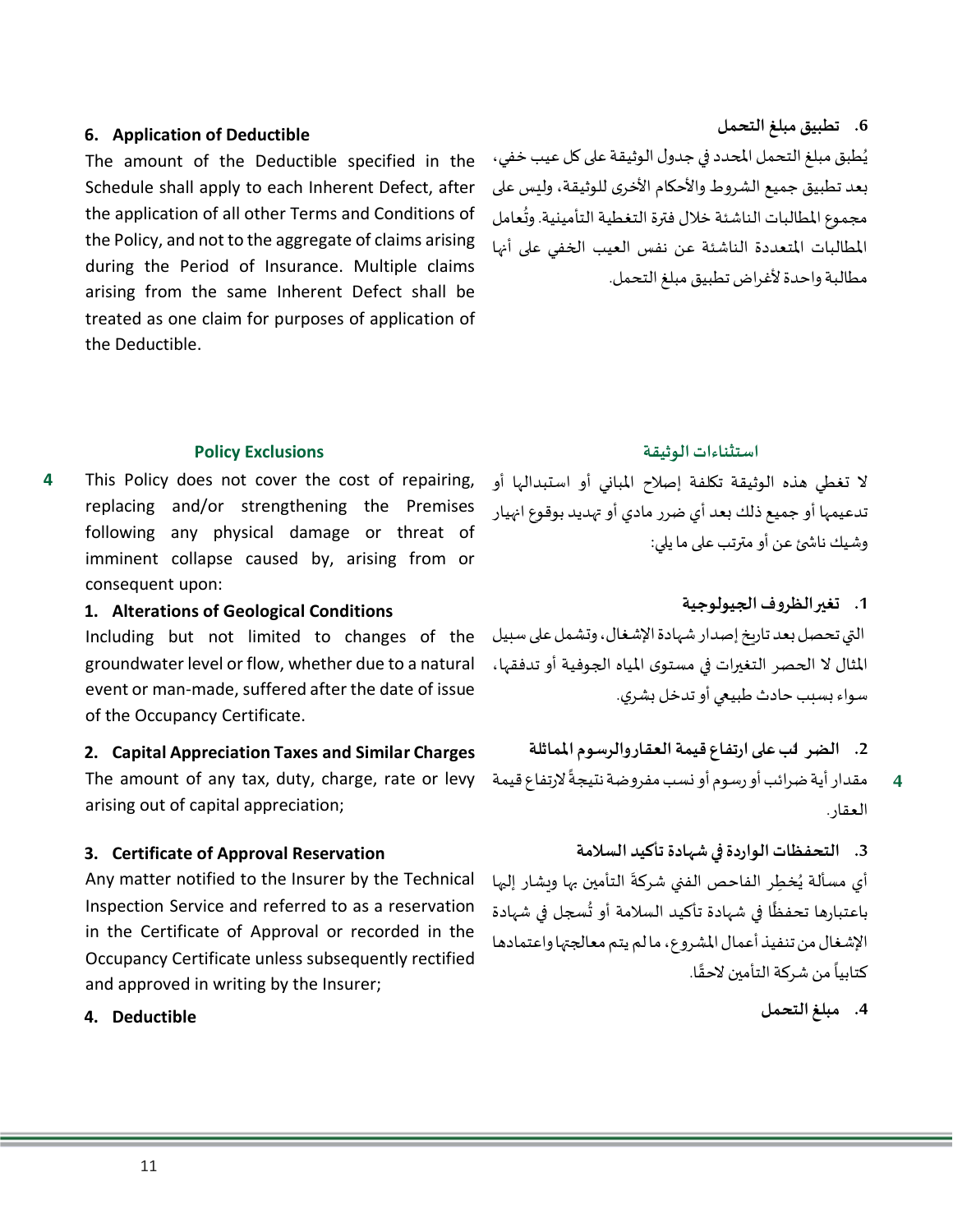## **5. Other Perils**

Fire, lightning, explosion, earthquake, storm, tempest, flood, frost, bursting or overflowing of water tanks, pipes or other apparatus, water discharged or leaking from an automatic sprinkler installation, pressure waves caused by aircraft or other aerial devices travelling at sonic or supersonic speeds or the impact of aircraft or other aerial devices or Articles dropped or falling therefrom.

## **6. Failure or Omission to Repair**

The failure or omission of the Insured to commence or substantially undertake the repair, replacement or strengthening of the Premises for which indemnity is provided under this Policy within the period agreed in writing with the Insurer.

### **7. Economic Loss**

Any direct or indirect economic loss, such as loss of enjoyment, use, income, business opportunity, inconvenience, distress or any other indirect or economic loss of any kind or description whatsoever other than as provided elsewhere in this Policy.

Any consequential or economic loss or damage of any kind or description whatsoever including but not limited to loss, costs, damages, expenses or penalties as a result of delay.

### **8. Fungi, Insect, Animal or Vermin Damage**

Any cost or expense incurred to clean up, remove or remediate, or any cost or expense incurred to test for, monitor or assess the existence concentration of effects of fungi, insect, animal or vermin damage.

الحرائق والصواعق واالنفجارات والزالزل والعواصف واألعاصير والفيضانات والتجمد، فيضان أو انفجار خزانات أو أنابيب املياه أو أي معدّات أخرى، وتسرب المياه من تجهيزات الرش الآلي، ر<br>ا وموجات الضغط الناتجة من الطائرات ووسائل النقل الجوي املندفعة بسرعة الصوت أو بسرعة تفوقها، وتأثير الطائرات أو غيرهامن وسائل النقل الجوي أوسقوطاملوادمنها.

**.6 عدم إجراء اإلصالح أو إهماله**  عدم بدء المؤمن له بإصلاح المباني التي يُقدَم تعويض لها بموجب ٔ<br>ا ٍ<br>پ هذه الوثيقة أو استبدال ما تضرر منها أو تدعيمه أو عدم إجراء ذلك بشكل جوهري، أو إهماله في إجراء ذلك، خالل الفترة ًالزمنية المتفق عليها مع شركة التأمين كتابيًا.

## **.7 الخسائر االقتصادية**

أي خسائر اقتصادية مباشرة أو غير مباشرة، مثل فقدان التمتع بالمباني أو خسارةٍ في الاستخدام أو الدخل أو لفرصة عمل أو صعوبة أو ضائقة أو أي خسارة غير مباشرة أو اقتصادية أخرى من أي نوع أو وصف، بخالف ما هو منصوص عليه في أي مكان آخر في هذه الوثيقة.

أي خسائر أو أضرار تبعية أو اقتصادية من أي نوع أو وصف، بما في ذلك على سبيل املثال ال الحصر الخسائر أو التكاليف أو ًالأضرار أو النفقات أو الغرامات نتيجةً للتأخير.

**.8 األضرار الناتجة عن الفطريات أو الحشرات أو الحيو انات أو الهوام** 

أي تكلفة يتم تكبدها لتنظيف أو إزالة أو علاج، أو أي تكلفة يتم تكبدها الختبار أو رصد أو تقييم تركيز آثار وجود الفطريات أو الحشرات أو الحيوانات أو الهوام.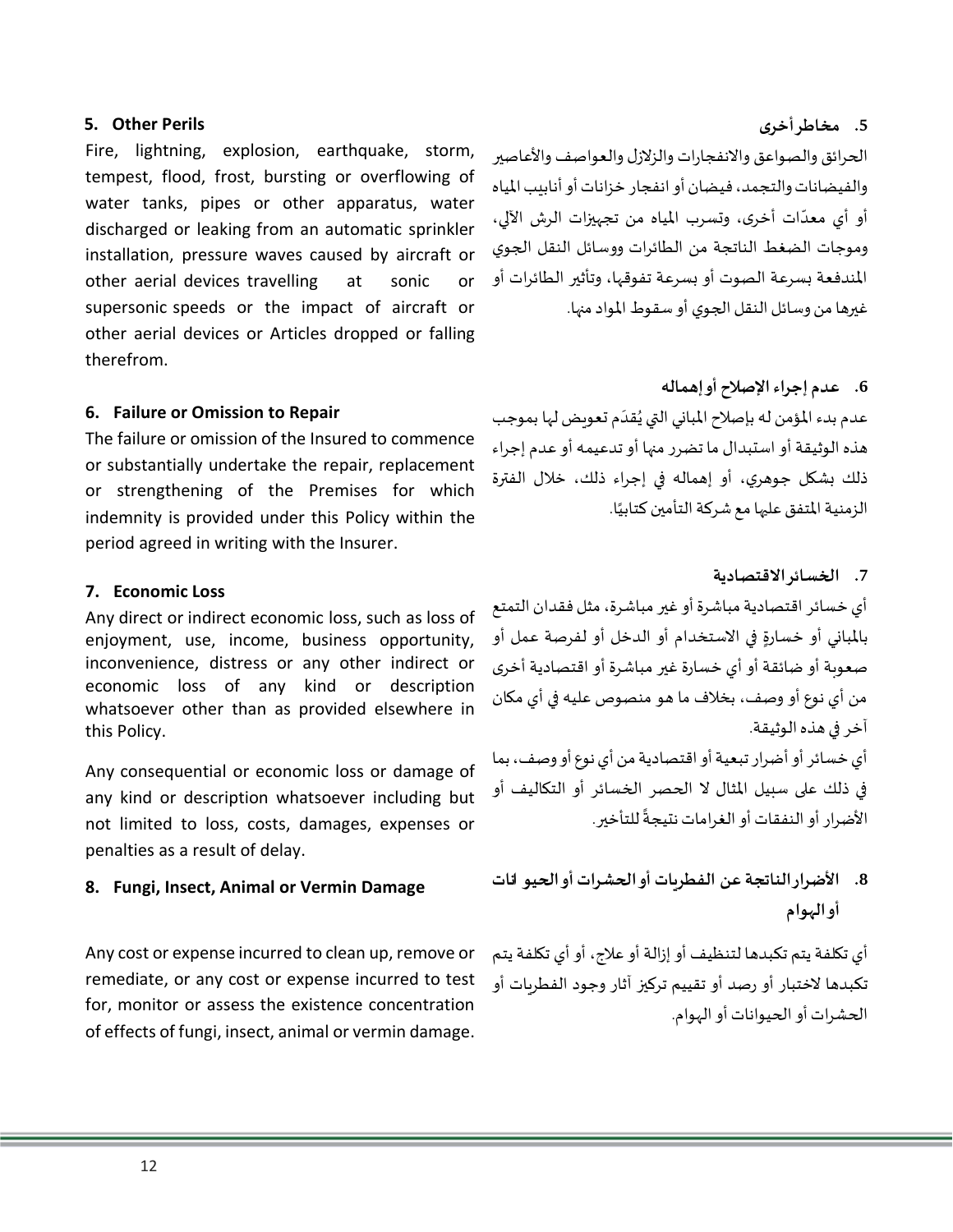## **9. Maintenance or Use**

Inadequate maintenance or abnormal use of the Premises or the imposition of any load greater than that for which the structure of the Premises was designed or the use of the Premises for any purpose other than that for which they were intended and as stated in the Schedule.

## **10. Non-Structural Works, Equipment, Fixtures and Fittings, and External Works**

Any fault, defect, error or omission in the design, workmanship, or materials of any of the following:

- a. Non Structural Works
- b. Equipment, Fittings and Fixtures.
- c. External Works.

## **11. Radioactivity**

Ionizing radiation or contamination by radioactivity from any nuclear waste or from the combustion of nuclear fuel or the radioactive toxic explosive or other hazardous properties of any explosive nuclear assembly or nuclear component thereof;

## **12. Structural Changes**

Any structural alterations, repairs, modifications or additions to the Premises during the Period of Insurance unless the Insurer has been informed, the Policy endorsed, and any appropriate additional premium paid to the Insurer;

## **13. War and other Hostilities / Terrorism Including:**

a. War, invasion, act of foreign enemy, hostilities (whether war be declared or not), civil war, rebellion, revolution, insurrection, mutiny, riot, strike, lock-out, civil commotion, military or usurped power, acts of a group of malicious

**.9 الصيانة أو االستخدام** االستخدام غير الطبيعي أو الصيانة غير الكافية للمبنى أو وضع أية أحمال تفوق قدرة تحمل هيكل المبنى أو استخدام المبنى لأية أغراض غير تلك التي خُصص من أجلها كما ورد في جدول ُ الوثيقة.

**.10 األعمال واملعدات والتركيبات والتجهيزات واألعمال الخارجية غيراإلنشائية** أي خلل أو عيب أو خطأ أو قصور في األعمال التصميمية أو املصنعية أو املواد في أي من االتي: أ. لألعمال غير اإلنشائية.

- ب. املعدات أو التركيبات أو التجهيزات.
	- ج. الأعمال الخارجية.

## **.11 النشاط اإلشعاعي**

الإشعاعات الأيونية أو التلوث الناجم عن النشاط الإشعاعي لأي مخلفات نوويةأو احتراق وقودنووي أو انفجار إشعاعي سام أو بسبب الخواص الخطرة الأخرى لأي تركيبة نووية متفجرة أو أي مكون نووي خاص بها.

أي تغييرات أو إصلاحات أو تعديلات أو إضافات هيكلية في المباني خالل فترة التغطية التأمينية ما لم يتم تبليغ شركة التأمين بها، والنص عليها في ملحق الوثيقة، ودفع قسط إضافي إلى شركة التأمين مقابلها.

**.13 الحروبأواألعمال العدائيةأواإلرهابيةاألخرى وتشمل**:

أ. الحرب، أو الغزو، أو العدوان األجنبي، أو األعمال العدائية (سواءً تم إعلان الحرب أو لم يتم) أو الحرب الأهلية، أو ً التمرد، أو الثورة،أوالعصيان العسكري أوالثورةالشعبية أو العسكرية، أو أعمال الشغب، أو اإلضراب، أو اإلغالق

**.12 التعديالت اإلنشائية**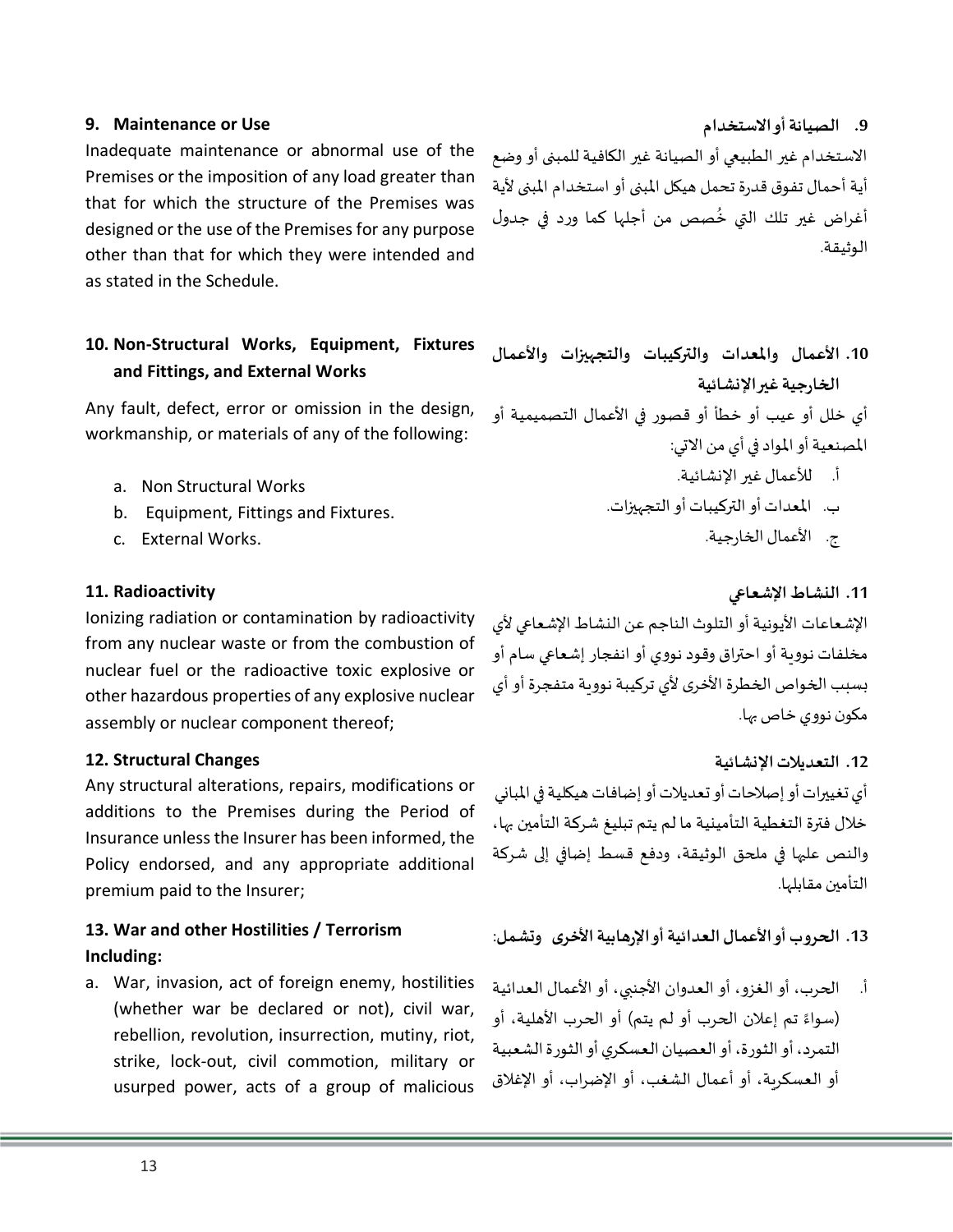persons or persons acting on behalf of or in connection with any political organization, conspiracy, confiscation, commandeering, requisition or destruction of or Damage to property.

## b. Any act of terrorism

For the purpose of this exclusion an act of terrorism means an act, including but not limited to the use of force or violence and/or the threat thereof, of any person or group(s) of persons, whether acting alone or on behalf of or in connection with any organization(s) or government(s), committed for political, religious, ideological or similar purposes including the intention to influence any government and/or to put the public, or any section of the public, in fear.

This exclusion also excludes damage cost or expense of whatsoever nature directly or indirectly caused by, resulting from or in connection with any action taken in controlling, preventing, suppressing or in any way relating to (a) and/or (b) above.

If the Insurer alleges that by reason of this exclusion, any damage, cost or expense is not covered by this Policy the burden of proving the contrary shall be upon the Insured. In the event any portion of this exclusion is found to be invalid or unenforceable, the remainder shall remain in full force and effect.

## **14. Wear and Tear or Discoloration Including:**

- a. Wear and tear or other gradual deterioration;
- b. Erosion;
- c. Any change in color, texture, opacity or staining or superficial deterioration or marring of finishings or surface appearance or ageing processes;

التعجيزي، أو االضطرابات املدنية، أو االستيالء على السلطة، أو التصرف الكيدي ملجموعة من األفراد أو عدوان أشخاص لهم صلة بأي منظمة سياسية أو ينوبون عنها أو التآمر أواملصادرةأواالستيالء.

ب. أي عمل إرهابي

ولغرض هذا االستثناء، يقصد بالعمل اإلرهابي أي فعل، على سبيل المثال لا الحصر استخدام القوة أو العنف أو التهديد كانوا بذلك، صادر عن شخص أو مجموعة أشخاص، سواء ً يعملون لوحدهم أو على عالقة بمنظمة أو منظماتأو حكومة أو حكومات أو نيابة عنها، يتم ارتكابه لأغراض سياسية أو دينية أو فكرية أو ما شابهها بقصد التأثير على أي حكومة و/أو تخويف العامة أو أي جزء منهم.

وبشمل هذا الاستثناء أيضًا تكاليف أو نفقات الأضرار من أي نوع ً كانت ناتجة بشكل مباشر أو غير مباشر أو متعلقة بأي إجراء ٍ<br>د يُتخذ للسيطرة على ما ورد في الفقرة (أ) و/أو (ب) من هذا البند أو الحيلولة دونه أو التصدي له أو أي أمر آخر يتعلق به.

إذا ادعت شركة التأمين أنه بسبب هذا االستثناء، لن تغطي الوثيقة أي أضرار أو تكاليف أو مصاريف، فإن عبء إثبات العكس يقع على املؤمن له. وفي حال تبين أن أي جزء من هذا االستثناء غير صحيح أو غير قابل للتنفيذ، فإن ذلك ال يؤثر على سريان باقي البنود.

**.14 االستهالكأوتغيراللون ويشمل اآلتي:** 

- أ. االستهالك والتدهورالتدريجي.
	- ب. التفتت.
- ج. أي تغير في اللون والقوام أو التعتيم أو ظهور البقع أو التدهور السطحي أو فساد التشطيبات أو املظهر الخارجي للأسطح وحالات التلف بمرور الزمن.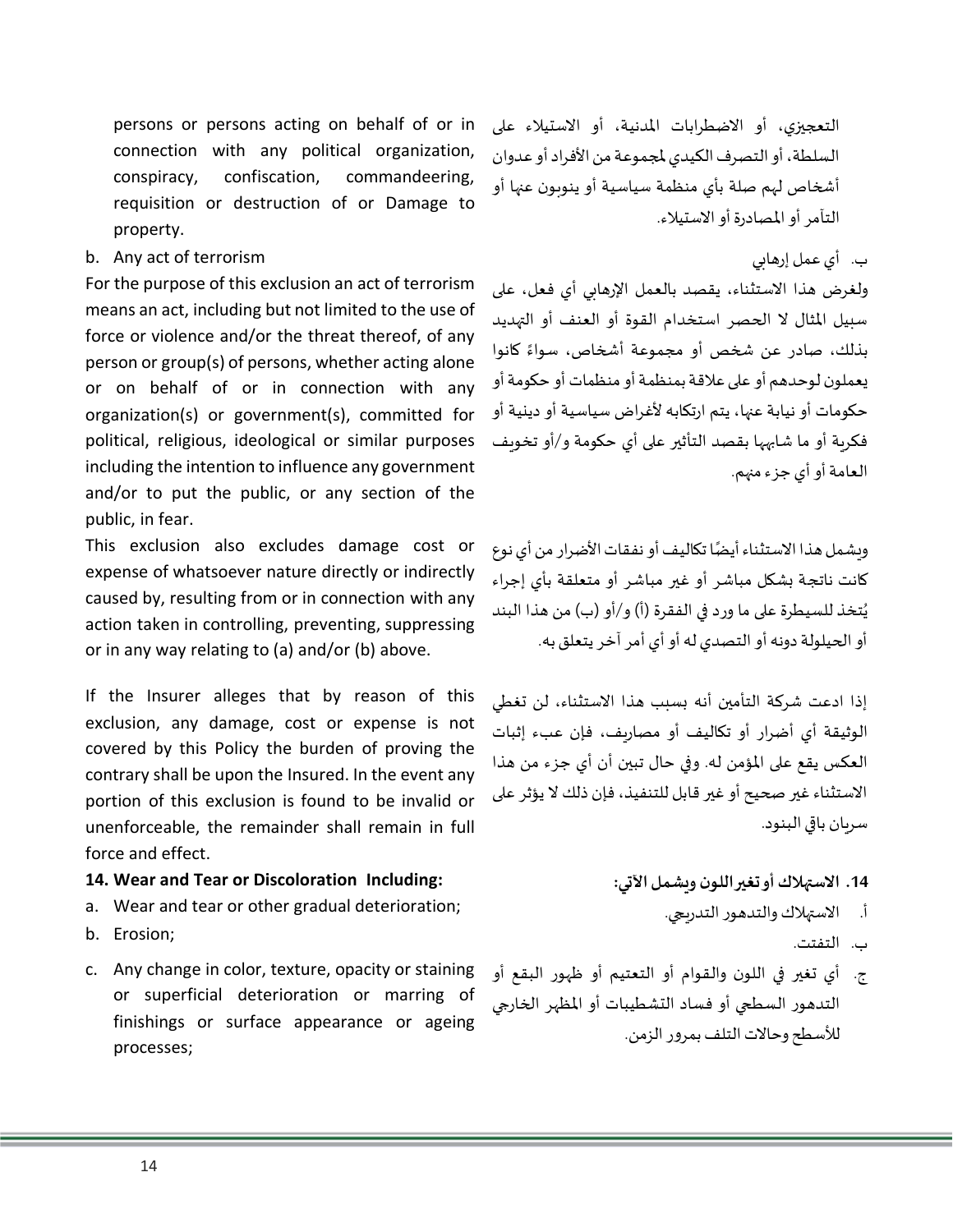د. الانكماشات الطبيعية أو التشوهات أو حالات التغير d. Natural shrinkage, distortion, or other gradually developing condition, unless caused by an otherwise indemnifiable claim.

## **15. Willful Acts or Omissions of the Insured**

## **16. Corrosion**

Corrosion or oxidation of structural steel elements, rebars, pre-stressing or post-tensioning bars caused by:

- a. Attacks of contaminates such as but not limited to chlorides, sulphates, marine salts in seawater, spray or vapour, de-icing salts, or
- b. An aggressive environment such as but not ب. البيئة القاسية، على سبيل املثال ال الحصر، الرطوبة limited to high humidity, polluted atmospheres or aggressive soil

## **17. Insured's Professional Advisors or Contractors responsibility**

Defects which are the responsibility of the insured's professional advisors or Contractors whether within the terms of the Building Contract or otherwise identified and notified to the Insured before issue of the Occupancy Certificate unless subsequently rectified and approved in writing by the Insurer;

## **18. Subsidence, heave or landslip unless due to an Inherent Defect.**

## **19. Faulty or deficient Waterproofing**

Faulty or deficient Waterproofing in those parts of the Premises below ground level. Unless this cover is requested by the owner of the Premises

- **20. Liability for personal injury or bodily injury.**
- **21. Landscaping, including but not limited to vegetation and seeds.**
- التدريجي ما لم تكن بسبب مطالبة قابلة للتعويض.
	- **.15 األفعال املتعمدة أو اإلهمال الطوعي من املؤمن له**

**.16 التآكل** 

تآكل أو تأكسد حديد اإلنشاءات، وحديد التسليح، وقضبان اإلجهاد املسبق أو الشد الالحق بسبب:

- أ. تأثير امللوثات، على سبيل املثال ال الحصر، الكلوريد، أو الكبريتات، أو األمالح البحرية في مياه البحر، أو الرذاذ أو البخار، أوأمالح إزالةالثلوج.
	- العالية، أواألجواءامللوثةأو ظروفالتربة.

**.17 مسؤوليةاملستشارين أواملقاولين التابعين للمؤمن له**

العيوب التي هي من مسؤولية املستشارين أو املقاولين التابعين للمؤمن له سواءً تلك الموجودة ضمن شروط عقد البناء أو التي ً تم اكتشافها وإبالغ املؤمن له عنها قبل إصدار شهادة اإلشغال ما لم يتم تصحيحها لاحقًا واعتمادها من شركة التأمين كتابيًا. ً<br>ئى ً

**.18 الهبوط أواالرتفاع أواالنهياراألرض ي ما لم يكن بسبب عيب خفي.**

**.19 األخطاءأوالعيوبفيالعزل املائي**

الأخطاء أو العيوب في العزل المائي في أجزاء المباني الموجودة تحت مستوى سطح األرض، مالم يطلب مالك املباني إضافة هذه التغطية.

- 20. مسؤولية الإصابة الشخصية أوالإصابة الجسدية.
- **.21 هندسة املناظر الطبيعية بما في ذلك على سبيل املثال ال الحصرالغطاءالنباتي والبذور.**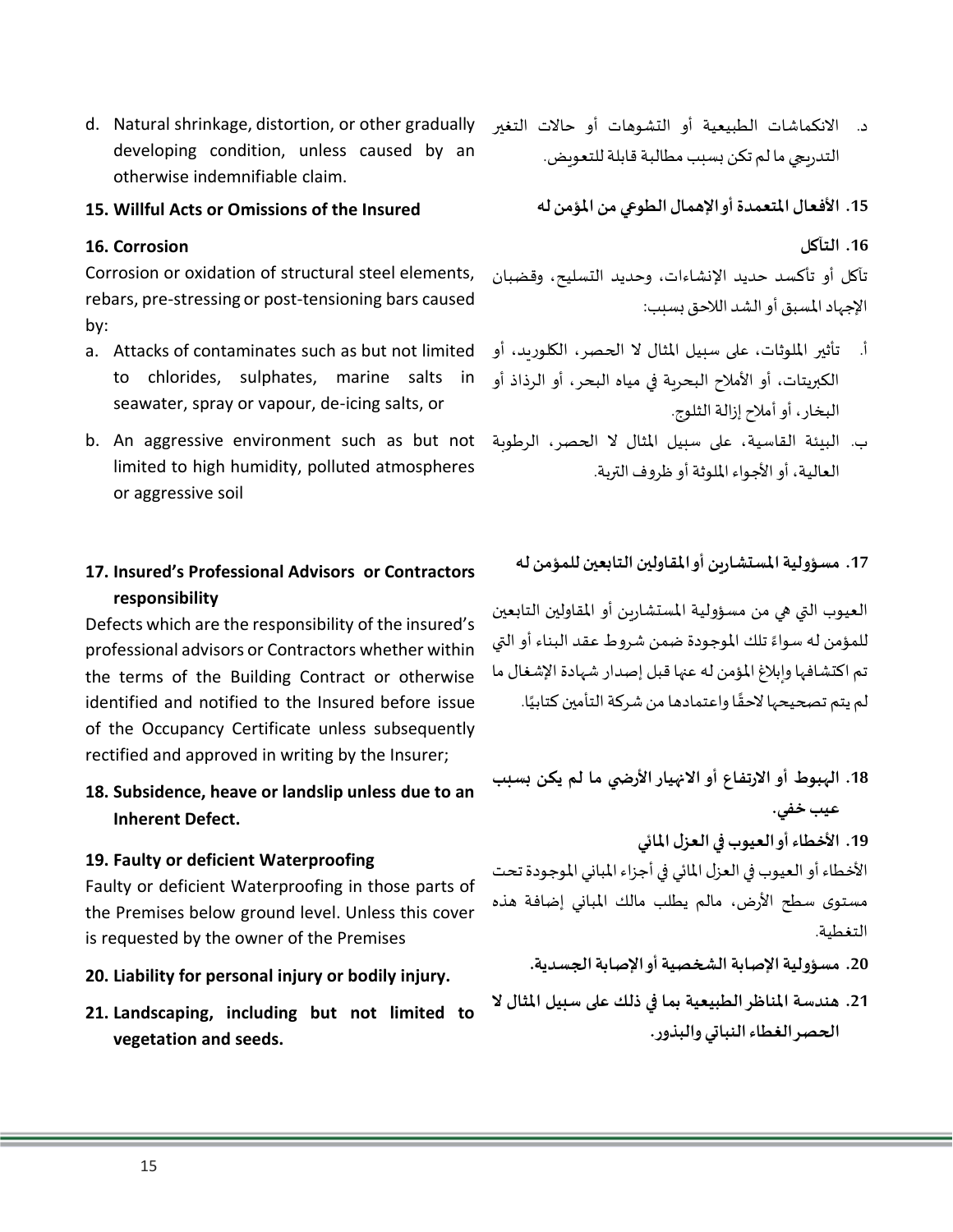## **General Conditions الشروطالعامة**

#### **5 1. Duties of the Insured**

The Insured will:

- Occupancy Certificate once issued.
- b. At their own expense, or through occupiers of the Premises, take all reasonable precautions to prevent physical damage or threat of collapse to the Premises and shall comply with any law and regulations which relate to the Premises.

## **2. Premium Calculation and Payments**

- a. Deposit Premium:
	- 1. The deposit premium is calculated based on the estimated Total Sum Insured as specified in the Policy Schedule.
	- 2. The Insured shall pay the deposit premium upon acceptance of the Policy, and The Insurer shall issue the Policy accordingly.
- b. Final Premium:
	- 1. The final premium is calculated after the completion of constructions and issuance of the Certificate of Approval, the Insured shall provide the Insurer with the final Total Sum Insured (actual cost of the Premises constructions).
	- 2. The Insured shall pay the balance of final premium minus the deposit premium before the issuance of the Occupancy Certificate.
- c. The Insured shall pay any additional premium due or for modifications applied on the Policy to the Insurer within 30 days of notification of the المطبقة على الوثيقة خلال (30) يومًا من تاريخ إخطاره بالمبلغ Insured of the amount due.

- **.1 واجبات املؤمن له 5**
- يقوم املؤمن له بما يلي:
- a. Supply the Insurer with a copy of the أ. تزويد شركة التأمين بنسخة من شهادة الإشغال عند إصدارها.
	- ب. اتخاذ جميع االحتياطات املطلوبة، على نفقته أو على نفقة شاغلي املباني، للحيلولة دون وقوع أي أضرار مادية أو حدوث انهيار في املباني وااللتزام باألنظمة واللوائح المتعلقة بالمباني.
		- **.2 حساب وسداد األقساط التأمينية**
			- أ. قسط الضمان:

1- يتم حساب قسط الضمان بناءً على القيمة التأمينية ً املقدرة حسبما هو محدد في جدول الوثيقة. -2 يجب أن يدفع املؤمن له قسط الضمان عند قبوله ًللوثيقة، وتصدر شركة التأمين الوثيقة بناءً على ذلك.

- ب. القسط النهائي(الفعلي):
- -1 يتم احتساب القسط النهائي بعد االنتهاء من البناء وصدور شهادة تأكيد السلامة، على أن يُزوّد المؤمن له ֦֧֦֦֝֜֜֜֜֜ ُ شركة التأمين بالقيمة التأمينية النهائية )التكلفة الفعلية لإنشاء المباني).
- 2- يجب ان يسدد المؤمن له القسط النهائي (الفعلي) مخصومًا منه قسط الضمان قبل اصدار شهادة ً<br>ة االشغال.
- ج. يجب أن يدفع املؤمن له أي أقساط إضافية مستحقة لشركة التأمين بسبب أو ألجل التعديالت أو التغييرات ًالمستحق.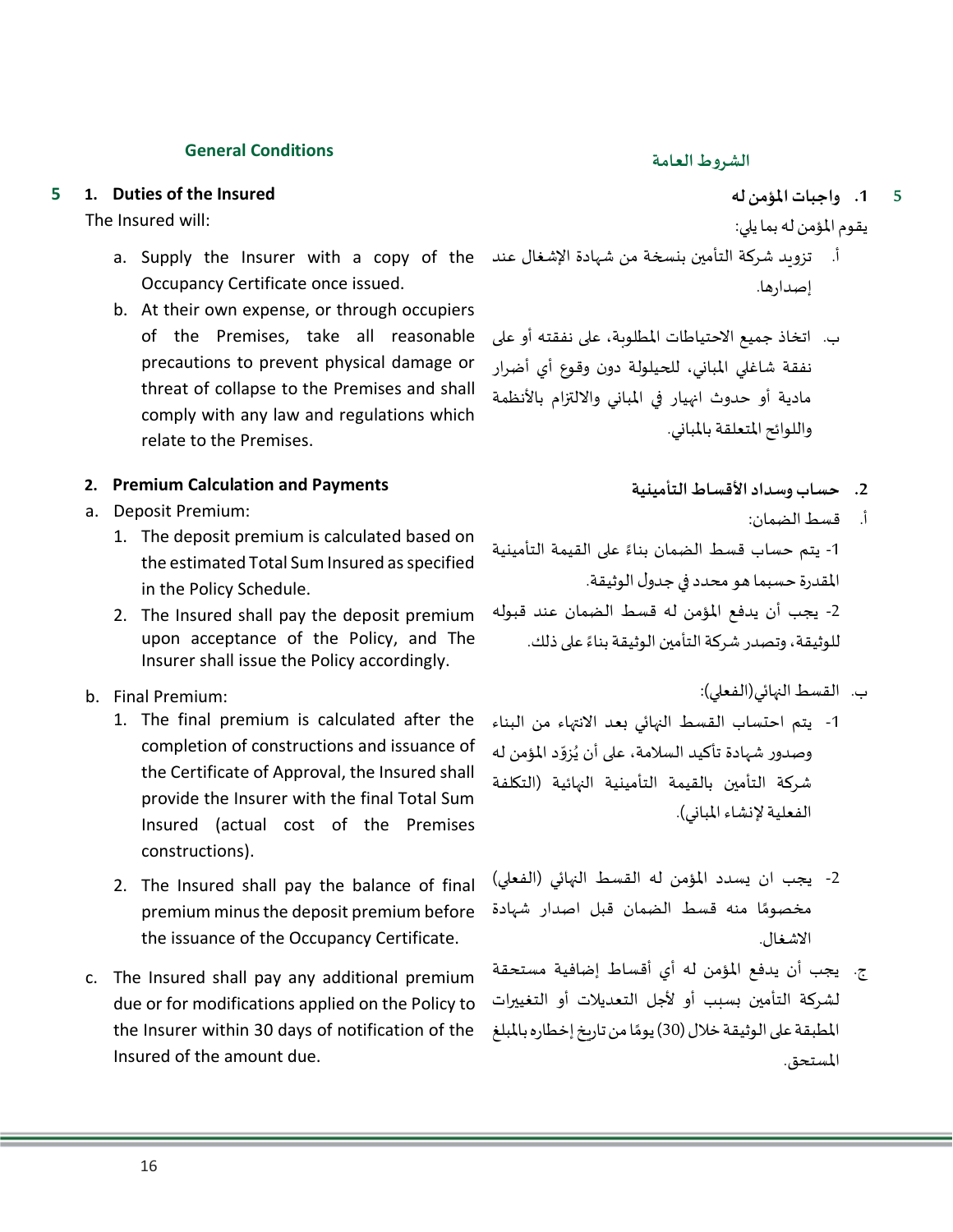d. In case of non-payment of the premium, the Insurer may include the Contractor's name in the records of the authority mandating Inherent Defect insurance and the entity authorized to collect and record credit information immediately after the expiration of (30) days from the date of notification of the amount due.

## **3. Assignment**

The Insured shall not assign this Policy without the prior written consent of the Insurer and at the same time as any permitted assignment, the Insured shall insofar as they are able to assign to the assignee of the Policy all its rights, title and interest in and to contracts in respect of the supply of materials for, design and construction of the Premises.

## **4. Fraudulent Acts**

If any claim is fraudulent or dishonest or if any fraudulent or dishonest means or devices are used by the Insured or any person acting on behalf of the Insured in order to obtain any benefit under this Policy or if any damage is occasioned by the willful act of or with the connivance of the Insured, all benefit under this Policy will be forfeited.

## **5. Change in Risk**

If any material change shall occur varying any of the circumstances disclosed to or known to the Insurer whether occurring before or after the date of this Policy which, had it been known to Insurer, would have influenced their acceptance of the risk or the premium at which they would have accepted it, the Insured shall immediately give notice to Insurer of such change with full particulars thereof and the Insurer shall have the right to vary the insurance premium in accordance with this change of risk.

د. عند عدم سداد القسط التأميني فيمكن للشركة إدراج اسم المقاول في سجلات الجهة المُلزمة بالتأمين على العيوب ر<br>أ الخفية والجهة املخولة نظاما بحفظ وجمع املعلومات ًالائتمانية عند انقضاء (30) يومًا من تاريخ إخطاره بالمبلغ المستحق.

## **.3 التنازل**

ال يجوز للمؤمن له التنازل عن هذه الوثيقة إلى طرف آخر دون الحصول على موافقة كتابية مسبقة من شركة التأمين، غير أنه يحق للمؤمن له التنازل- حيثما يُسمح بذلك- شريطة أن يقوم ؚ<br>پ حسب الإمكان بالتنازل للطرف المتنازل له بالوثيقة عما يعود له من حقوق وفوائد وحقوق ملكية في العقود وما ينش ئ عنها فيما يخص توريد مواد المباني وتصميمها وعملية إنشائها.

**.4 األفعال االحتيالية**

تسقط جميع املنافع املترتبة على هذه الوثيقة إذا كانت املطالبة المقدمة تنطوي على احتيال أو غش، أو إذا استخدم المؤمن له أو من ينوب عنه وسائل أو أجهزة للغش أو الاحتيال بهدف الحصول على أي منفعة من املنافع املنصوص عليها في هذه الوثيقة، أو في حال حدوث ضرر ناجم عن تصرف متعمد من املؤمن له أو بتواطؤ منه.

## **.5 التغير في املخاطر**

يجب على المؤمن له إخطار شركة التأمين فورًا وتزويدها بجميع ً التفاصيل حال حدوث أي تغيير جوهري من شأنه تغيير الظروف المفصح عنها لشركة التأمين أو المعروفة لها سواءً كان هذا التغيير ً قبل تاريخ سريان الوثيقة أو بعده، ومن املمكن أن يؤثر في قرار شركة التأمين - حال علمها به - بقبول المخاطر أو في مبلغ قسط التأمين املحدد، ويحق لشركة التأمين تغيير قيمة قسط التأمين تبعًا لهذا التغيير. ً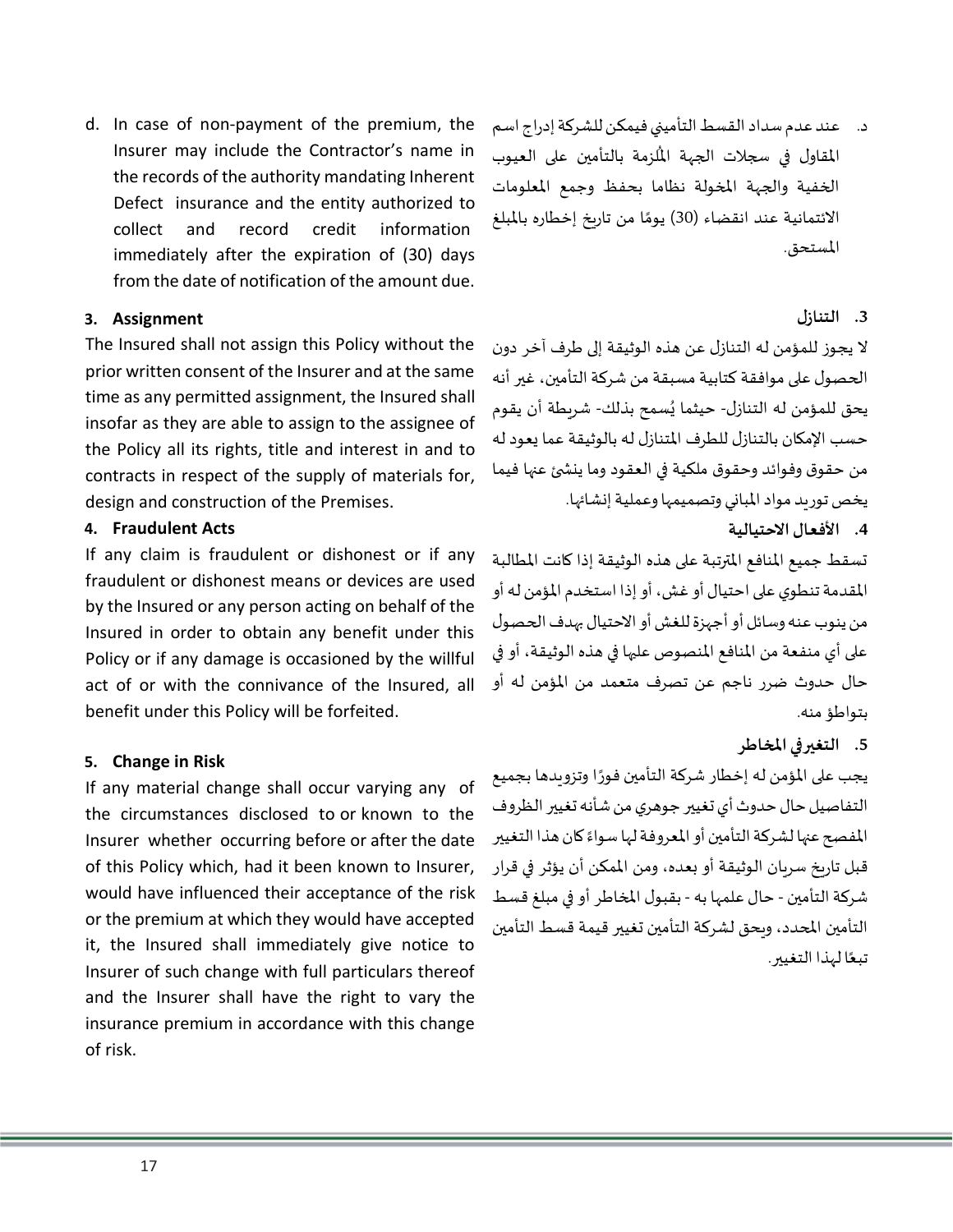## **6. Misdescription, Error or Omission**

All benefits under this Policy will be voidable in the event of misrepresentation, misdescription, error, omission or non-disclosure by or on behalf of the Insured with intention to defraud.

## **7. Total Sum Insured Alteration**

The Insured may at any time during the Period of Insurance, request an increase in the Total Sum Insured by written application to the Insurer and if the increase is accepted, cover will commence upon payment to the Insurer of such additional premium as they may require.

Before agreeing to such increase, the Insurer has the right to request the Insured to arrange an examination of the Premises by the Technical Inspection Service at the expense of the Insured.

#### **8. Insurance of Deductible**

No insurance may be contracted by the Insured to cover the amount or part of the amount of the Deductible.

#### **9. Law and Jurisdiction**

Any dispute that arises concerning this Policy shall be subject to laws and regulations in force in the Kingdom of Saudi Arabia and shall be settled by the Committees for Resolution of Insurance Disputes and Violations, as set forth under Article 20 of the Cooperative Insurance Companies Control Law.

#### **10. Surplus Distribution**

The Insurer will comply with distribution of surplus provisions provided in the Implementing Regulation of Cooperative Insurance Companies Control Law between policyholders and shareholders or in accordance with rules, regulations and instructions issued by SAMA.

**.6 الوصف الخاطئ أو الخطأ أو اإلغفال**  تسقط جميع املنافع املترتبة على هذه الوثيقة في حال تقديم املؤمن له أو من ينوب عنه معلومات كاذبة أو وصف خاطئ أو بيانات خاطئة أو ناقصة، أو االمتناع عن اإلفصاح عن أي معلومات وذلك بقصد االحتيال.

## **.7 تغيير القيمة التأمينية**

يحق للمؤمن له خالل فترة التغطية التأمينية طلب رفع القيمة التأمينية كتابيًا من شركة التأمين، وفي حال الموافقة على طلب ٍ<br>أ الرفع، تبدأ فترة التغطية عند سداد املؤمن له للقسط اإلضافي الناتج عن الرفع حسبما تحدده شركة التأمين.

ويحق لشركة التأمين قبل موافقتها على طلب الزيادة املقدم، الطلب من املؤمن له إجراء عملية فحص ملبانيه على نفقته يقوم بها الفاحص الفني.

**.8 تأمين مبلغ التحمل** لا يحق للمؤمن له التعاقد للحصول على تغطية تأمينية على كامل مبلغ التحمل أو أي جزء منه.

**.9 النظام واالختصاص القضائي**  يخضع أي نزاع ينشأ عن هذه الوثيقة للأنظمة واللوائح المعمول بها في اململكة العربية السعودية، وتختص بالفصل فيه لجان الفصل في املنازعات واملخالفات التأمينية املنصوص عليها في نظام مراقبة شركت التامين التعاوني.

## **.10 توزيع فائض**

تلتزم شركة التأمين بأحكام توزيع الفائض الواردة في الالئحة التنفيذية لنظام مراقبة شركات التأمين التعاوني بين حملة الوثائق والمساهمين أو وفقاً للوائح والقواعد والتعليمات الصادرة ً<br>آ من المؤسسة.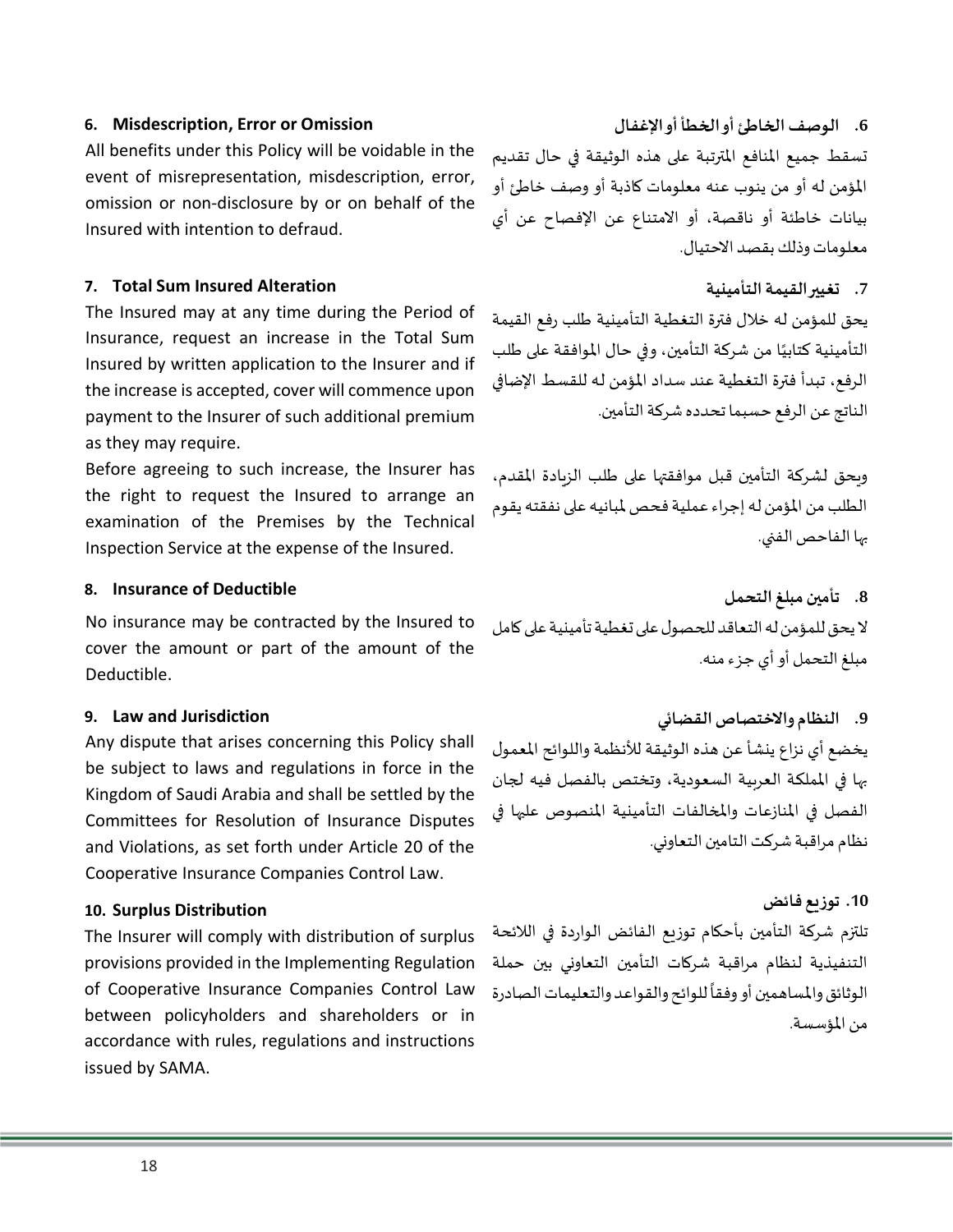- **11. Actual Full Rebuilding Cost of the Premises(Actual Total Sum insured) Deviating from the Estimated Full Rebuilding Cost of the Premises(provisional Total Sum insured):**
	- a. Both the actual and provisional Total Sum Insured must be as per Building Contract value.
	- b. At any time before the Date of Inception, the insurer has to clarify to the Insured that the actual full rebuilding cost of the Premises at the Date of Inception may deviate from the estimated full rebuilding cost of the Premises.
	- c. The Insured shall after the completion of Premises constructions and before issuance of Occupancy Certificate, notify the Insurer of the actual full rebuilding cost of the Premises and the reasons of its increase or decrease by providing full documents on such deviation. Coverage will begin on express written confirmation and on terms and conditions agreed by Insurer.

## **12. Waterproofing & Period of Waterproofing Coverage**

- a. This coverage does not indemnify the Insured in respect of any defects or deficiencies in waterproofing first discovered during the (12) Months period after the Date of Inception.
- b. The Insurer indemnifies the Insured against the cost of:
	- 1. Repairing or replacing that part of the Waterproofing of the roof and/or the external walls of the Premises damaged by an inherent Defect in such Waterproofing;
- **.11 اختالف التكلفة الفعلية إلعادة بناء املباني )التغطية التأمينية النهائية( عن التكلفةاملقدرة إلعادةبناء املباني )التغطية التأمينية املقدرة(:**
- أ. يجب أن تكون قيمة التغطية التأمينية المقدرة والنهائية ً<br>ءُ بناء على األجزاء املغطاة في قيمة عقد البناء.
- ب. في أي وقت قبل تاريخ سريان التغطية التأمينية للوثيقة على شركة التأمين التوضيح للمؤمن له أن التكلفة الفعلية إلعادة بناء املباني املؤمن عليها في تاريخ سريان الوثيقة قد تختلف عن التكلفة املقدرة إلعادة بناء املباني.
- ج. كما يجب على املؤمن له بعد االنتهاء من عملية تشييد املباني وقبل صدور شهادة االشغال، إشعار شركة التأمين حول التكلفة الفعلية لإعادة بناء المباني بتقديم الوثائق الكاملة وأسباب زيادتها أو نقصها وال تبدأ التغطية إال بموجب تأكيد كتابي صريح وحسب األحكام والشروط المتفق عليها مع شركة التأمين.

## **.12 تغطيةالعزل املائي وفترةالتأمين عليه**

- أ. لا تعوض هذه التغطية المؤمن له عن العيوب أو الأخطاء في .<br>العزل المائي والتي تكتشف لأول مرة خلال (12) شهرًا بعد تاريخ سريان الوثيقة.
	- ب. تعوض شركة التأمين املؤمن عن التكاليف اآلتية:
- .1 إصالح أو استبدال هذا الجزء املتضررمن العزل املائي للسطح و/أو الجدران الخارجية للمباني والتي تضررت بسبب عيب خفي في العزل المائي.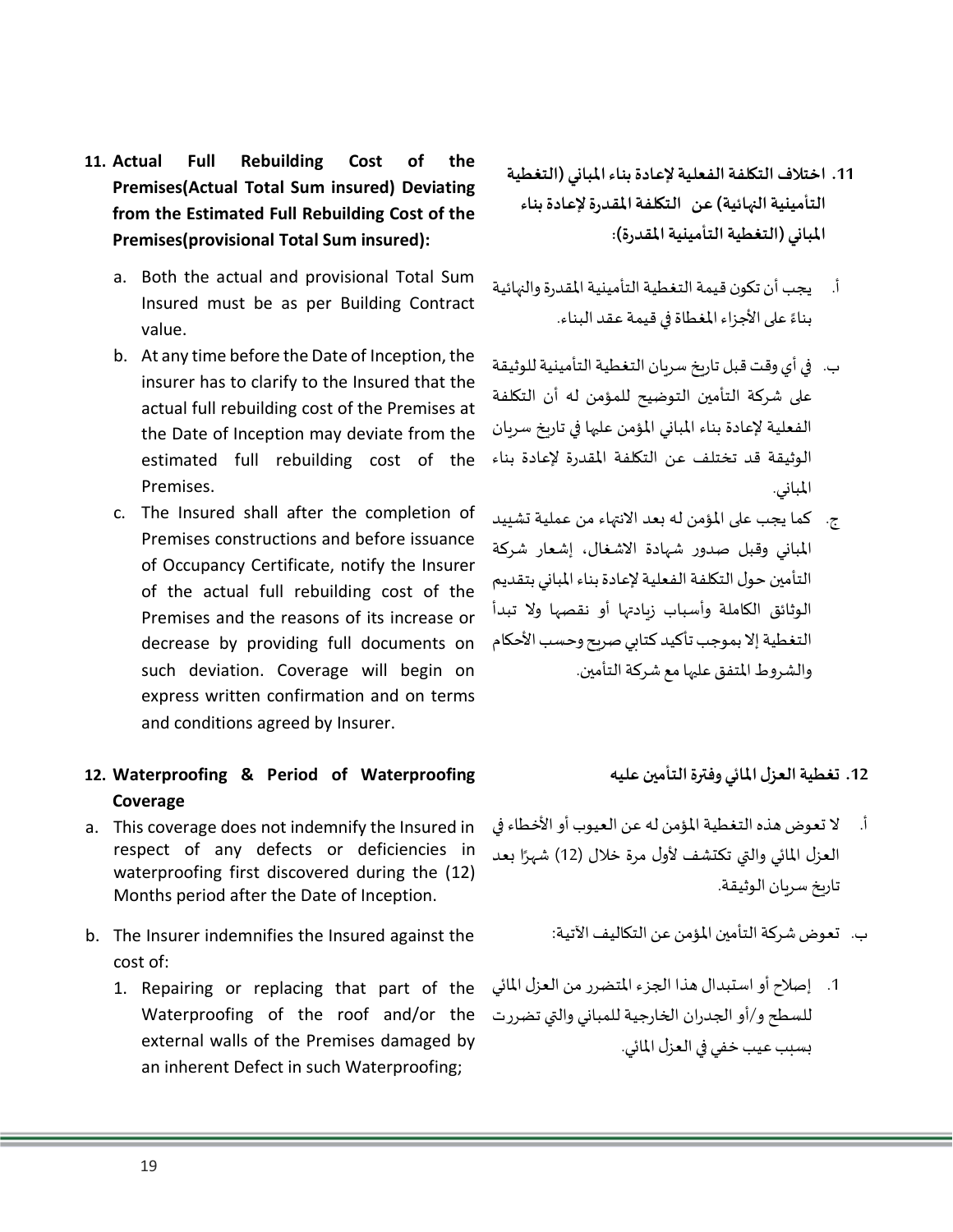- 2. Repairing or replacing those parts of the Premises damaged as a result of an Inherent Defect in the Waterproofing of the roof and/or the external walls.
- c. Provided that such Inherent Defect is first discovered and notified to the Insurer during the Period of Waterproofing Insurance.
- d. Inspections have been carried out during the period of construction and during the period of execution of the Waterproofing works and (12) months after the Date of Inception and that Insurer has received a supplementary Certificate of Approval from the Technical Inspection Service following such inspections. If the Certificate of Approval issued (12) months after the Date of Inception is not unqualified, the Insurer may review the Insurance premium or delay the beginning of the Period of Waterproofing Coverage.
- .2 إصالح أو استبدال أجزاء املباني املتضررة نتيجة عيب خفي في العزل المائي للسطح و/أو الجدران الخارجية.
- ج. ويشترط اكتشاف العيوب الخفية وإشعار شركة التأمين بها خلال فترة التأمين على العزل المائي.
- د. أن يتم إجراء عمليات الفحص خالل فترة اإلنشاء وخالل فترة تنفيذ أعمال العزل المائي وبعد (12) شهراً من تاريخ ً<br>آ سريان الوثيقة وأن شركة التأمين قد حصلت على شهادة تأكيد السالمة من الفاحص الفني بعد عمليات الفحص، وإذا كانت شهادة تأكيد السلامة الصادرة بعد (12) شهراً من ً<br>آ تاريخ سريان الوثيقة غير خالية من التحفظات، فيمكن لشركة التأمين مراجعة قيمة قسط التأمين أو تأخير بدء فترة التغطية التأمينية على العزل المائي.

### **أحكام املطالبات Conditions Claims**

## **6 1. Claims Procedure**

- may give rise to a claim under this Policy or the occurrence of any damage not covered under this Policy but which may threaten the stability of the Premises, the Insured will at their own expense:
	- 1. Notify the Insurer as soon as reasonably practical;

- **.1 إجراءات املطالبات 6**
- a. Upon discovery of an Inherent Defect which أ. في حال اكتشاف عيب خفي قد ينشأ عنه مطالبة بموجب هذه الوثيقة أو في حال حدوث أي ضرر غير مغطى بهذه الوثيقة قد يهدد استقرار املباني، يقوم املؤمن له على نفقته الخاصة بما يلي:
	- .1 إشعار شركة التأمين في أسرع وقت ممكن.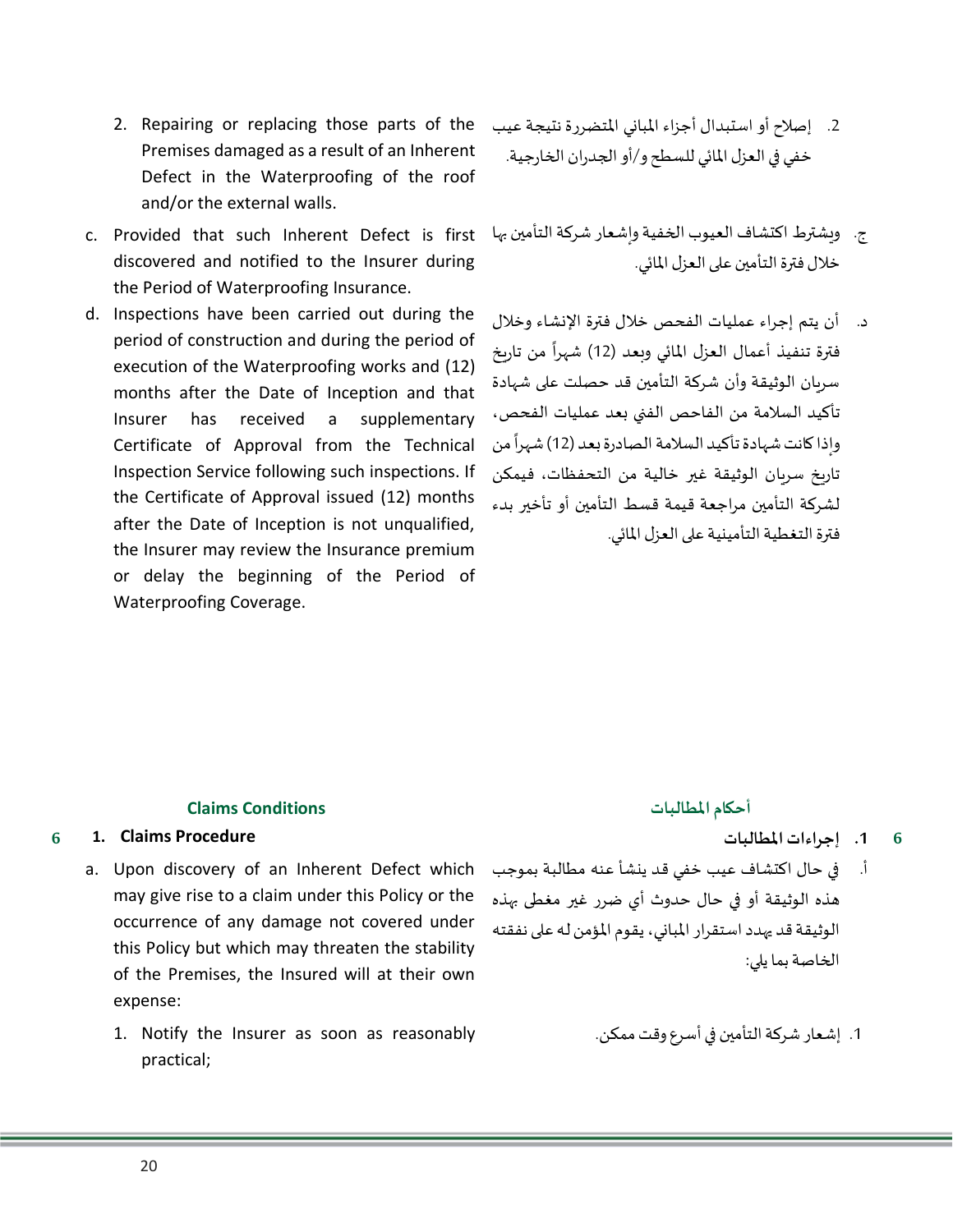- further or any damage;
- writing details of the claim.
- 4. Supply or to the extent this is not possible, assist in procuring all reports, certificates, plans, specifications, quantities information and assistance as may reasonably be required by the Insurer.
- b. The Insured shall not be entitled to abandon any property to the Insurer, whether taken possession of by the Insurer or not.

## **2. Access to Premises**

The Insured will allow the Insurer or their representatives to access the Premises at all reasonable times. Furthermore the Insurer and any person authorized by the Insurer may enter the Premises for the purposes of investigations related to claims without diminishing any of the Insurer's rights under this Policy.

## **3. Basis of Claim Settlement:**

- a. In respect of an Inherent Defect causing:
	- 1. Physical damage to the Premises, the basis of settlement of the claim shall be the cost of repairing the damage to the Premises or renewing, replacing and/or strengthening those parts of the Premises thereby directly affected to a condition substantially the same to their condition when new except insofar as it is necessary to alter the condition of the Premises to relieve the effects of the Inherent Defect directly causing the said physical damage.
	- 2. The threat of imminent collapse, the basis of settlement of the claim shall be the costs necessarily incurred by way of remedial measures to prevent an actual collapse of the Premises within the Period of Insurance.
- 2. اتخاذ جميع الاحتياطات اللازمة للحيلولة دون تفاقم أي 2. Take all necessary precautions to prevent ضرر.
- 3. تقديم إفادة خطية بتفاصيل المطالبة خلال (60) يومًا من 3. Within (60) days of such discovery submit in ؚ<br>قا اكتشاف العيب.
	- .4 توفير -أو املساعدة في حال لم يكن ذلك ممكنا- جميع التقارير، والشهادات، واملخططات، واملواصفات، وبيانات الكميات، واملساعدة التي قد تطلبها شركات التأمين بشكل معقول.
	- ب. ال يحق للمؤمن له أن يتخلى عن أي من ممتلكاته لصالح شركة التأمين، سواءً كانت في حيازة شركة التأمين أو لا. ً<br>ءُ
		- **.2 الدخول للمباني**

يَسمح المؤمن له لشركة التأمين أو ممثليها بالدخول إلى المباني في  $\overline{\mathbf{a}}$ جميع الأوقات المناسبة، وبحق لشركة التأمين أو أي شخص مخول منها دخول املباني بغرض إجراء التحقيقات املتعلقة بالمطالبات وذلك دون الإخلال بأي حق من حقوق الشركة الواردة في هذه الوثيقة.

## **.3 آلية تسوية املطالبات**

- أ. في حال تسبب عيب خفي في:
- 1. أضرار مادية للمباني، يُحسب مبلغ تسوية المطالبة عن ُ طريق حساب تكلفة إصالح األضرار التي لحقت باملباني، أو تكلفة تجديد الأجزاء المتضررة فيها بشكل مباشر، أو تغييرها وتدعيمها أو أحدهما، لإعادتها لما يشابه حالتها السابقة، باستثناء إذا كان هناك حاجة لتغيير حالة املباني لتخفيف آثار العيب الخفي املتسبب بشكل مباشر في الأضرار المادية المذكورة.
- 2. احتمالية وقوع انهيار وشيك، يُحسب مبلغ تسوية ٍ<br>پ املطالبة عن طريق حساب التكلفة املتكبدة نظير اتخاذ التدابير العالجية للحيلولة دون وقوع انهيار فعلي للمباني خالل فترة التغطية التأمينية.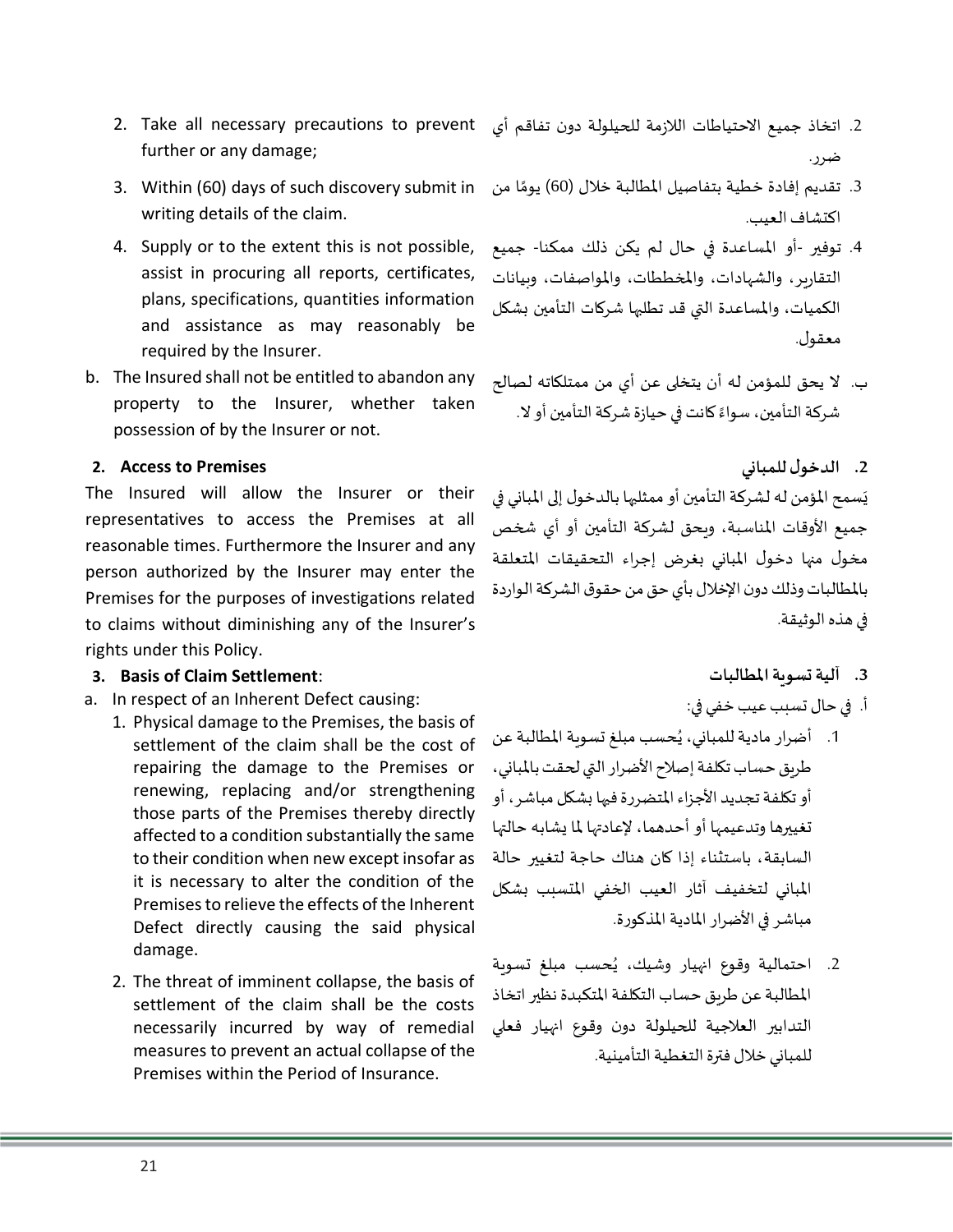- 22
- claim to the Insurer. The Insured has the option, subject to the agreement in writing of the Insurer, to reinstate the Total Sum Insured on payment of the appropriate additional premium.

each and every claim in excess of the Deductible from the date of first notification of each and every

## **6. Reinstatement of Sum Insured**  The Total Sum Insured is reduced by the amount of

which is also indemnifiable either in whole or in part under any other policy or policies of insurance, effected by or on behalf of any of the parties comprising the Insured. The Insurer will indemnify the Insured as if such other policy or policies of insurance were not in force.

## In the event of a Damage indemnified by this Policy,

subject to liability having been accepted and application of the Deductible provide payment on account in respect of any claim subject to compliance with the terms and conditions of the Policy. The Insured shall provide the Insurer with what may be required by the Insurer to provide such payment on account. **5. Primary Insurance**

At the request of the Insured, the Insurer will

c. The cost of any temporary and/or provisional repairs will be met by the Insurer provided their consent has been granted in writing to such repairs and that these repairs either constitute part of the final repairs or reduce the risk of

d. The cost of any other alteration, additions and/or improvements shall not be recoverable under this Policy except as provided for in

Clause 2(c) of Article (3) of the Policy.

further damage to the Premises.

## **4. Payments on Account**

aggregate **.**

b. But not exceeding the Limit of Indemnity stated in the Schedule any one claim and in the ب. ال يتجاوز مبلغ التسوية حد التعويض املنصوص عليه في جدول الوثيقة، سواءً في المطالبة الواحدة أو إجمالي ً املطالبات.

- ج. تقوم شركة التأمين بتحمل تكلفة اإلصالحات املؤقتة و/أو الاحتياطية شريطة الحصول على موافقة خطية مسبقة منها إلجراء مثل هذه اإلصالحات، وأن تشكل هذه اإلصالحات جزءًا من الإصلاحات النهائية، أو أن تحد من مخاطر حدوث ً أضرار إضافية للمباني.
- د. ال يتم التعويض عن تكلفة التعديالت و/أو اإلضافات و/أو التحسينات غير المحددة في هذه الوثيقة باستثناء ما ورد في الفقرة (2/ج) من المادة (3) من هذه الوثيقة.
	- **.4 الدفعات على الحساب**

ًعلى شركة التأمين بناءً على طلب المؤمن له، وبشرط قبول املسؤولية وتطبيق مبلغ التحمل، تقديم دفعة مسبقة على الحساب ألي مطالبة شريطة موافقتها ألحكام وشروط الوثيقة، وعلى المؤمن له أن يزود شركة التأمين بمتطلباتها من أجل تقديم هذه الدفعة على الحساب.

## **.5 التأمين األساس ي**

في حال وقوع ضرر قابل للتعويض بموجب هذه الوثيقة وقابل للتعويض بشكل كامل أو جزئي بموجب أي وثيقة أو وثائق تأمين أخرى سارية للمؤمن له أو من ينويه أو أي طرف آخر ممن يعدون ضمن دائرة المؤمن له؛ فتعوض شركة التأمين المؤمن له كما لو لم يكن لديه وثيقة أو وثائق تأمين أخرىسارية.

## **.6 إعادة القيمة التأمينية**

تُخفّض القيمة التأمينية بمقدار مبلغ المطالبة الذي يتجاوز مبلغ ֦֧֦֧֦֧<u>֦</u> ُ التحمل، وذلك من تاريخ أول إشعار بكل مطالبة مقدمة لشركة التأمين.

ويملك المؤمن له خيارًا بإعادة القيمة التأمينية إلى ما كانت عليه ً من خلال سداد القسط الإضافي المناسب شريطة حصوله على موافقة كتابية من شركة التأمين.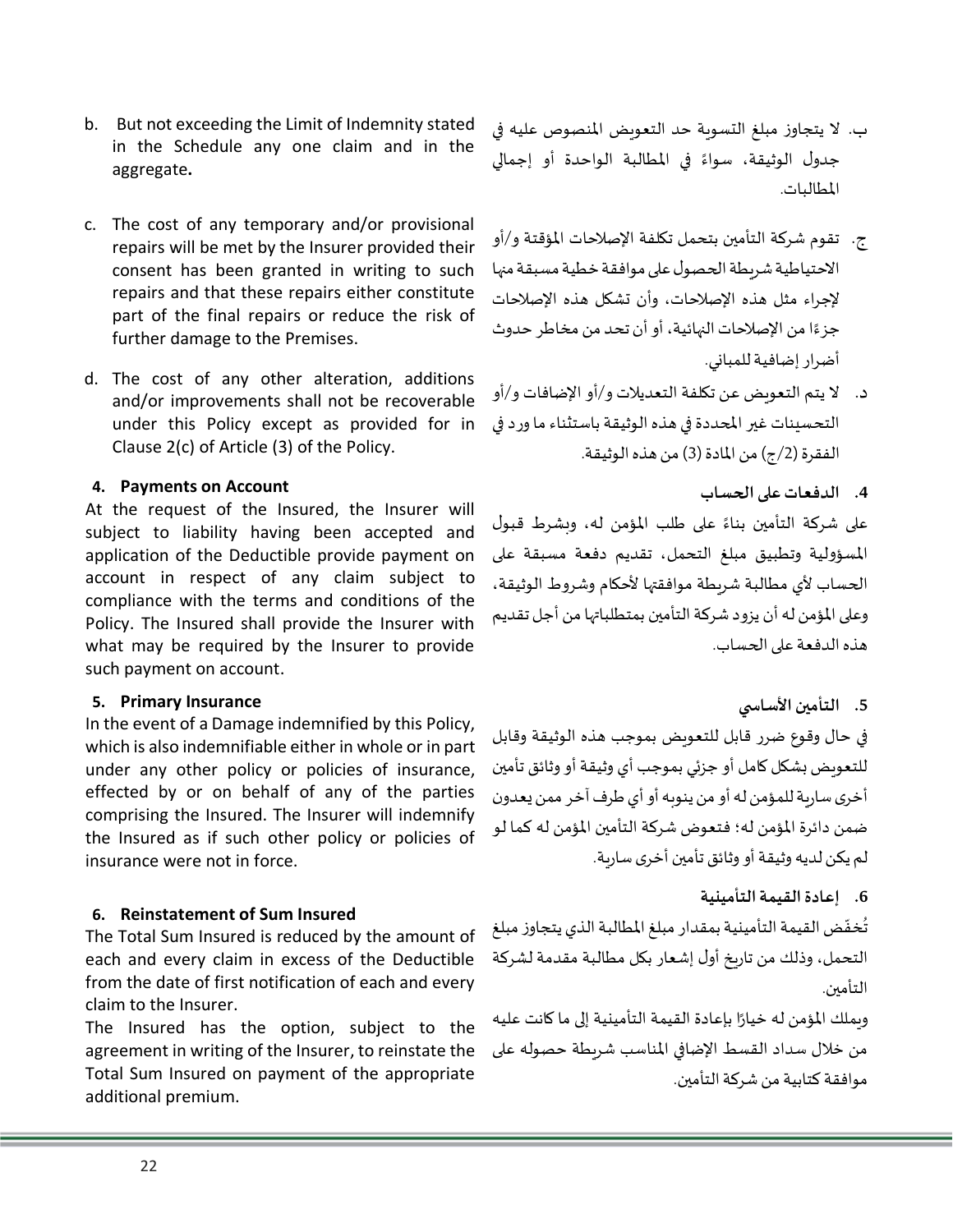Any claimant under this Policy will at the request and at the expense of the Insurer, cooperate with the Insurer and issue powers of attorney enabling الشركة بتولي جميع اإلجراءات و التعاون مع الشركة وتحرير the Insurer to carry out the proceedings, defending and settlement procedures on behalf of the Insured, and perform all required actions to guarantee the Insurer's right to recover, from any other party, any amounts due as a result of indemnity paid by the insurer under this Policy.

## **اإللغاء Cancellation**

- **7** Neither the Insurer nor the Insured has the right to cancel this Policy during the Period of Insurance except in the following situations:
	- 1. A paid claim(s) up to the Limit of Indemnity stated in the Policy Schedule where the Insured did not request to apply Reinstatement as in Clause (6) of the Claims Conditions.
	- 2. الانتفاء الكلي للمباني المُؤمن عليها مالم يكن بسبب عيب 2. Total destruction of the Premises unless caused by an Inherent Defect.

**.7 الحلول:**

على مقدم أي مطالبة بموجب هذه الوثيقة وبناءً على طلب ونفقة ً الوكالات الشرعية التي تمكنها من اتخاذ إجراءات المرافعة واملدافعة والتسوية نيابة عن املؤمن له، وعلى املؤمن له القيام بجميع الأعمال اللازمة لضمان حق شركة التأمين في تحصيل أي مبالغ مستحقة من أي طرف أخر نتيجة تعويض تقوم بدفعه بمقتضى هذه الوثيقة.

- ال يحق للشــــــركـة وال للمؤمن لـه إلغـاء هـذه الوثيقة خالل فترة التغطية التأمينية إال في الحاالت التالية: **7**
- .1 وجود مطالبة أو مطالبات مدفوعة تصل حتى حد التعويض املنصوص عليه في جدول الوثيقة ولم يطلب املؤمن له تطبيق بند إعادة القيمة التأمينية كما في الفقرة (6) من احكام املطالبات.
- ر<br>أ خفي.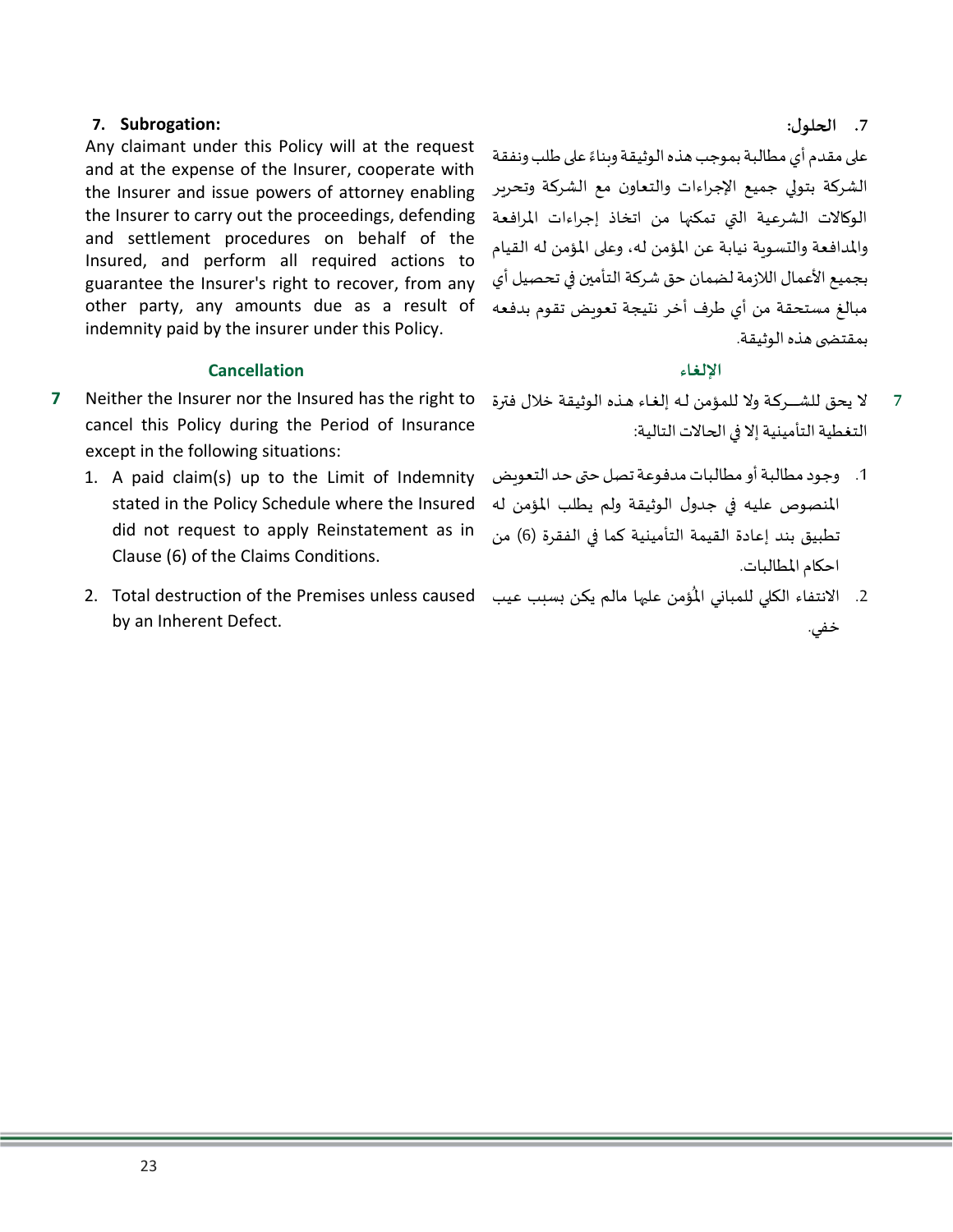# **جدول الوثيقة Schedule Policy**

| -Policy Schedule - The Standard Policy of Inherent Defects Insurance          |                                        |  |  |  |
|-------------------------------------------------------------------------------|----------------------------------------|--|--|--|
| الصيغة النموذجية لوثيقة التأمين على العيوب الخفية -جدول الوثيقة –             |                                        |  |  |  |
| <b>Policy Number:</b><br>رقم الوثيقة<br><b>Policy Issue Date:</b>             | <b>XXX</b>                             |  |  |  |
| تاربخ إصدار الوثيقة                                                           | <b>DD/MM/YYYY</b>                      |  |  |  |
| <b>Insured</b><br>المؤمن له                                                   |                                        |  |  |  |
| <b>Premises Owner</b><br>مالك المبانى                                         | [Owner Name]<br>[اسم المالك]           |  |  |  |
| National Address of the Owner<br>العنوان الوطني للمالك                        |                                        |  |  |  |
| Contractor:<br>المنفذ (المقاول)                                               | [Contractor Name]<br>[اسم المنفذ]      |  |  |  |
| National Address of the Contractor:<br>العنوان الوطني للمنفذ (المقاول)        |                                        |  |  |  |
| <b>Insured Premises</b><br>المباني المؤمن عليها                               |                                        |  |  |  |
| Name of Project:<br>اسم المشروع                                               | [Name of Project]<br>[اسم المشروع]     |  |  |  |
| <b>Premises Location:</b><br>موقع المباني                                     | [Premises Location]<br>[موقع المباني]  |  |  |  |
| Project Description and/or Use:<br>وصف المشروع و/أو استخداماته                | [Project Description]<br>[وصف المشروع] |  |  |  |
| Estimated Full Rebuilding Cost of the Premises at the Policy<br>Signing Date: | [Estimated Value]                      |  |  |  |
| التكلفة المقدرة لإعادة بناء المباني في تاريخ توقيع الوثيقة                    | [التكلفة المقدرة]                      |  |  |  |
| <b>Period of Insurance</b>                                                    |                                        |  |  |  |
| فترة التغطية التأمينية                                                        |                                        |  |  |  |
| Ten (10) years from the Date of Inception                                     |                                        |  |  |  |
| عشرة (10) سنوات من تاريخ سربان الوثيقة                                        |                                        |  |  |  |
| <b>Date of Inception</b>                                                      |                                        |  |  |  |
| تاربخ سربان الوثيقة                                                           |                                        |  |  |  |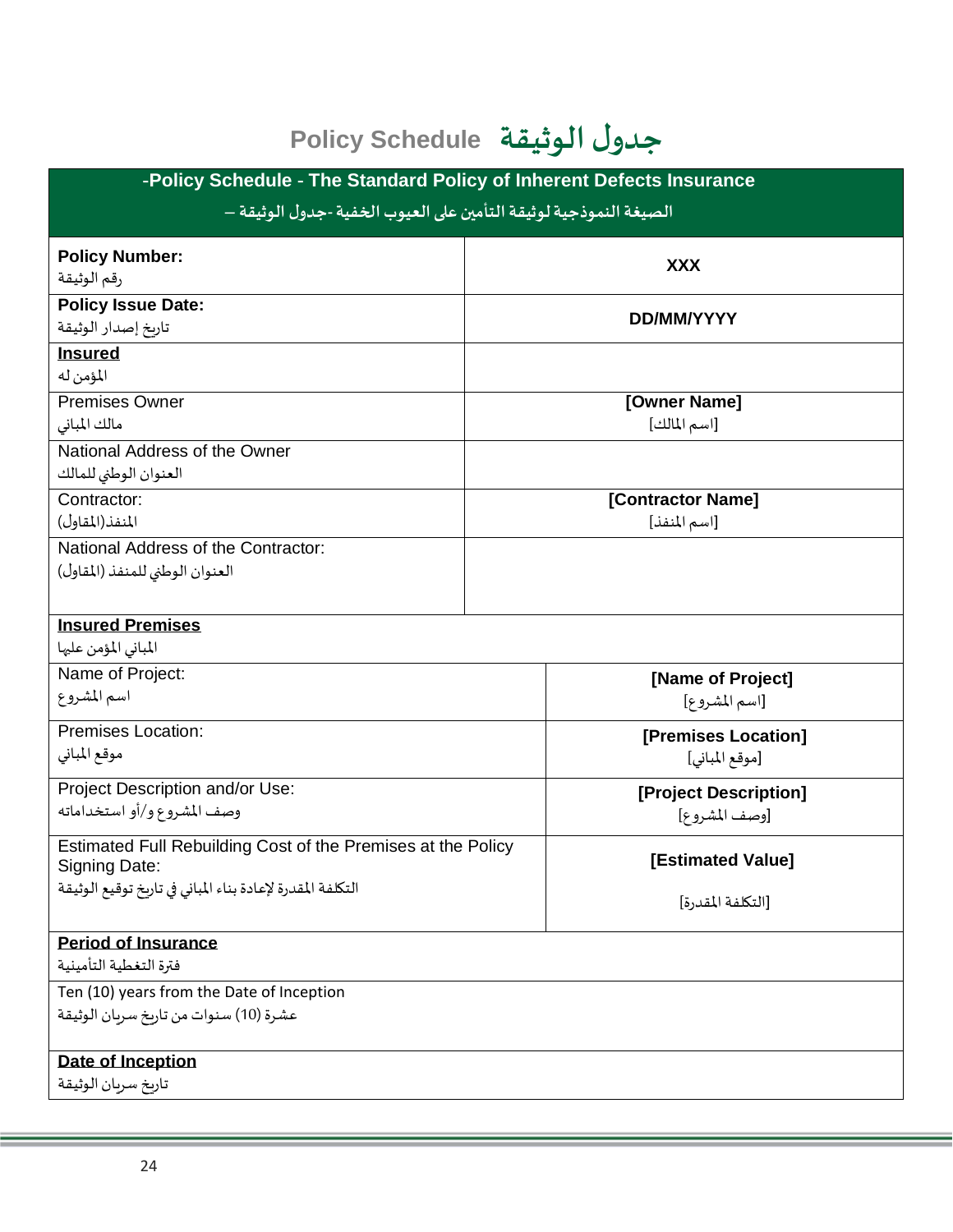| Estimated Date of Issue of the Occupancy Certificate:<br>التاربخ المتوقع لإصدار شهادة الإشغال                                                                                                            | DD/MM/YYYY                                                                                                 |                                                            |  |  |
|----------------------------------------------------------------------------------------------------------------------------------------------------------------------------------------------------------|------------------------------------------------------------------------------------------------------------|------------------------------------------------------------|--|--|
| Estimated expiry date<br>تاربخ الانتهاء المتوقع                                                                                                                                                          | DD/MM/YYYY                                                                                                 |                                                            |  |  |
| (Date of Inception and expiry date are to be adjusted by endorsement upon issuance of the Occupancy<br>Certificate)<br>(تاريخ سربان الوثيقة وانتهاءها يعدلان من خلال ملحق عند إصدار شهادة الإشغال)       |                                                                                                            |                                                            |  |  |
| <b>Sum Insured</b><br>القيمة التأمينية                                                                                                                                                                   |                                                                                                            |                                                            |  |  |
| Final Full Rebuilding Cost of the Premises<br>التكلفة النهائية لإعادة بناء المبانى                                                                                                                       |                                                                                                            | [Sum Insured]<br>[القيمة التأمينية]                        |  |  |
| <b>Deductible</b><br>مبلغ التحمل                                                                                                                                                                         |                                                                                                            |                                                            |  |  |
| <b>For Residential Premises:</b><br>المبانى السكنية                                                                                                                                                      | 5%<br><b>Claim</b><br>with<br><b>of</b><br>amount<br>a<br>minimum SAR 25,000 and maximum<br>SAR 3,000,000. |                                                            |  |  |
|                                                                                                                                                                                                          |                                                                                                            | 5% من مبلغ المطالبة، (25،000) ربال سعودي كحد أدني          |  |  |
| For other non-Residential Premises:<br>المباني غير السكنية                                                                                                                                               | و (3،000،000) ربال سعودي كحد أقصى.<br>0.1% of Total Sum Insured with a<br>minimum of SAR 25 000.           |                                                            |  |  |
|                                                                                                                                                                                                          |                                                                                                            | 0.1% من القيمة التأمينية، (25،000) ربال سعودي كحد<br>أدنى. |  |  |
| <b>Limit of Indemnity</b><br>حدود التعوىض                                                                                                                                                                |                                                                                                            |                                                            |  |  |
| Physical Damage/Threat of Imminent Collapse/Waterproofing<br>الأضرار المادية/ التهديد بوقوع انهيار وشيك/ العزل المائي                                                                                    | [Limit of Indemnity]<br>[حدود التعويض]                                                                     |                                                            |  |  |
| Cost of Demolishing the Premises and/or the Removal of Debris<br>تكلفة هدم المبنى أو إزالة المخلفات                                                                                                      |                                                                                                            | 10% of claim amount<br>10% من مبلغ المطالبة                |  |  |
| Legal, professional or consultants' fees<br>الرسوم القانونية أو المهنية أو الاستشاربة                                                                                                                    |                                                                                                            | [XXX]                                                      |  |  |
| <b>Premium</b><br>الأقساط                                                                                                                                                                                |                                                                                                            |                                                            |  |  |
| Provisional Premium Equivalent to a Premium Rate applicable on the estimated<br>full rebuilding cost of the Premises:<br>القسط المتوقع ما يساوي معدل أقساط تنطبق على التكلفة المقدرة لإعادة بناء المباني |                                                                                                            | [Prov Premium]<br>[القسط المتوقع]                          |  |  |